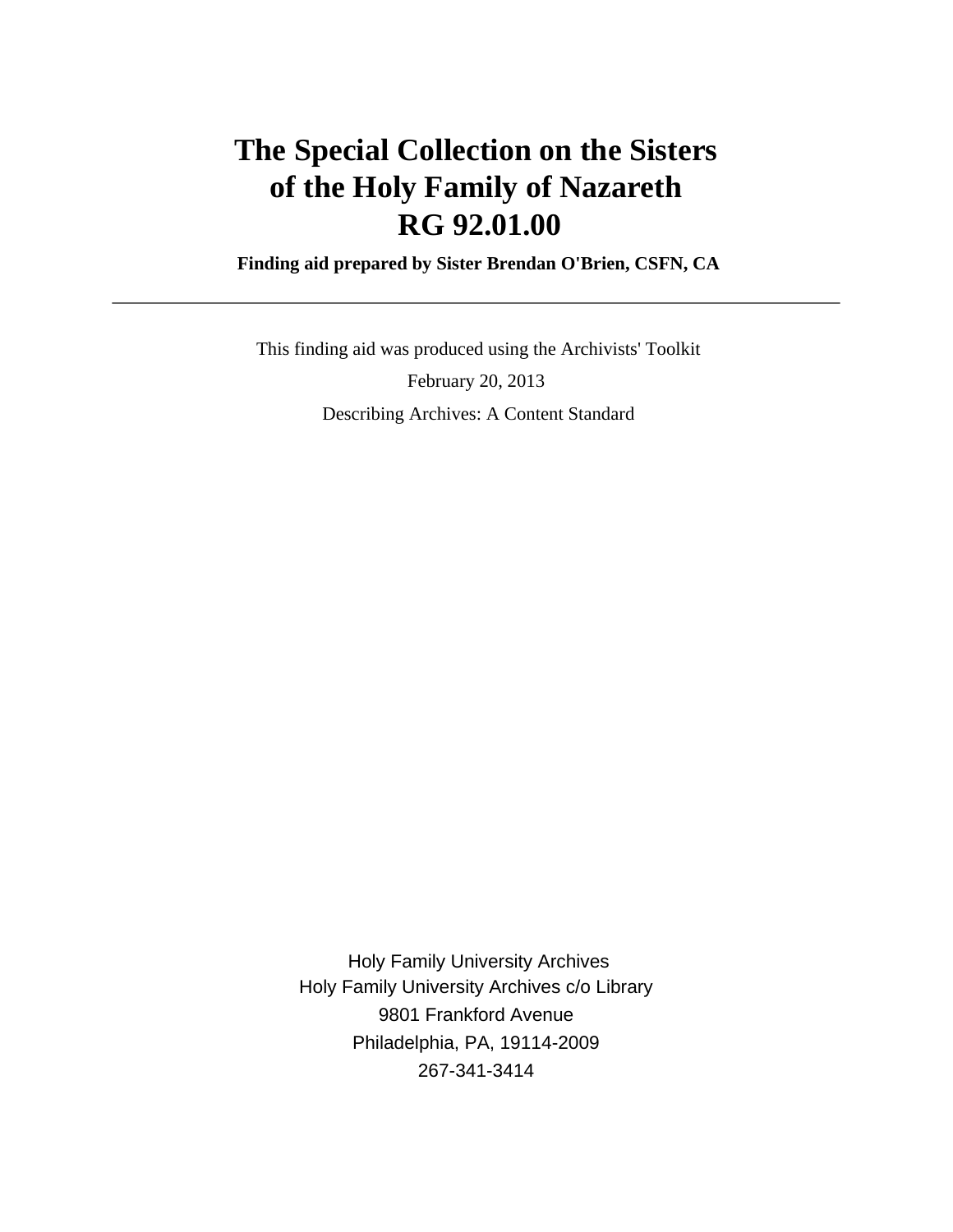# **Table of Contents**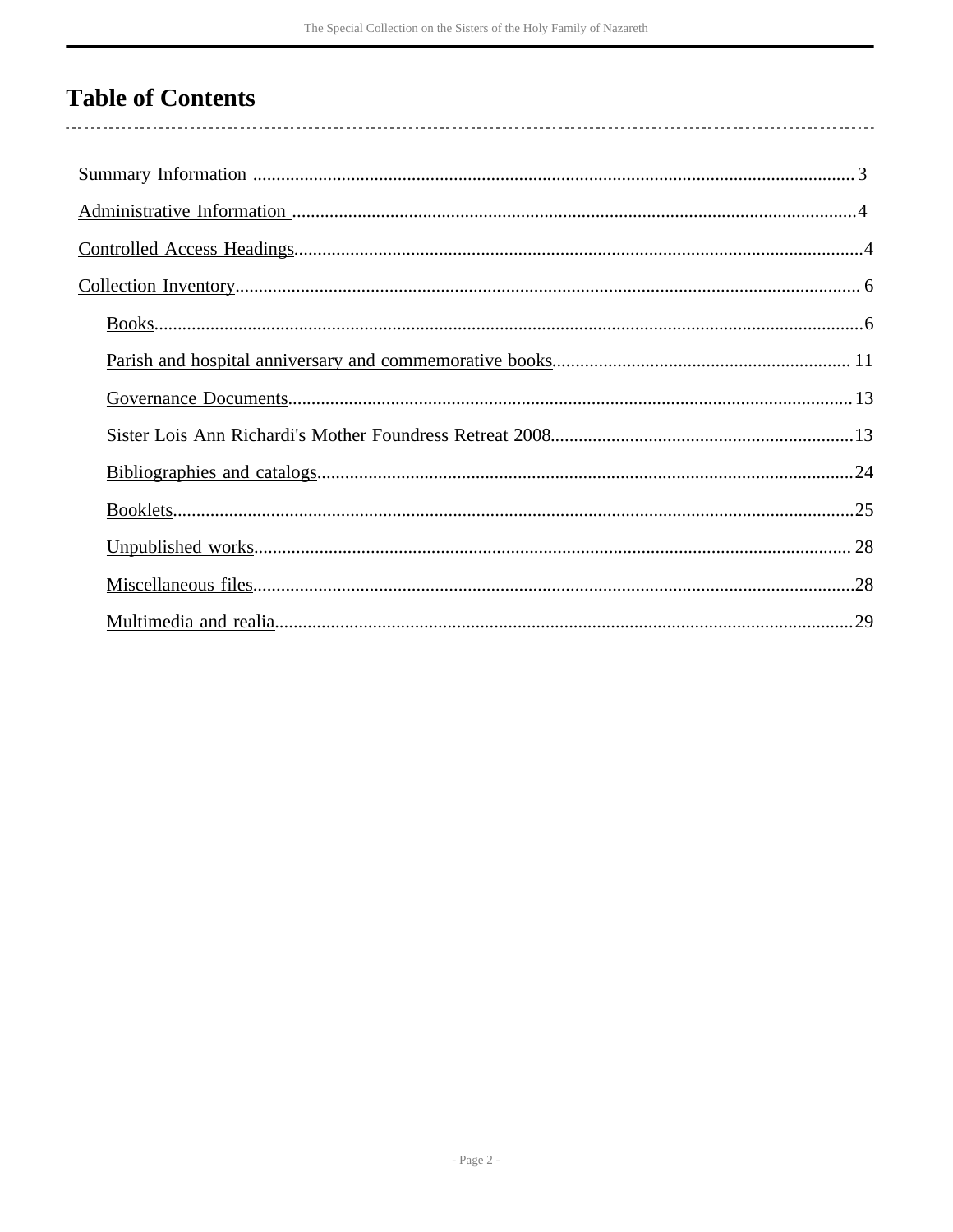# <span id="page-2-0"></span>**Summary Information**

| <b>Repository</b> | <b>Holy Family University Archives</b>                                                                                            |
|-------------------|-----------------------------------------------------------------------------------------------------------------------------------|
| <b>Creator</b>    | Holy Family University (Philadelphia, Pa.). University Archives.                                                                  |
| <b>Title</b>      | Special Collection on the Sisters of the Holy Family of Nazareth                                                                  |
| <b>Date</b>       | 1925-2011                                                                                                                         |
| <b>Extent</b>     | 10.25 Linear feet                                                                                                                 |
| Language          | English                                                                                                                           |
| <b>Languages</b>  | This collection includes books and other material in multiple languages<br>including English, Italian, French, Latin, and Polish. |

### **Preferred Citation**

Preferred citation for this material is: [Identification of item], in The Special Collection on the Sisters of the Holy Family of Nazareth, University Archives, Holy Family University.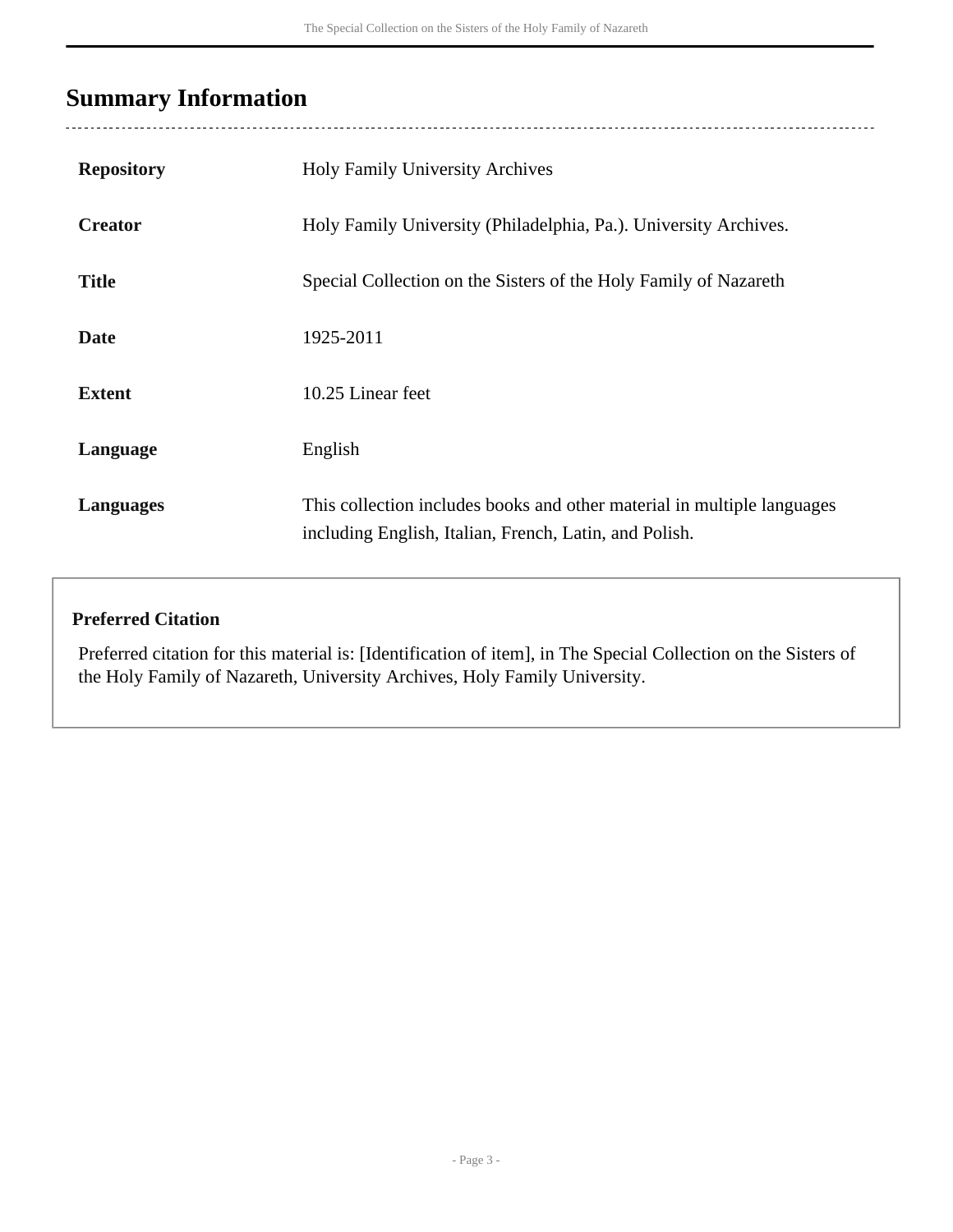## <span id="page-3-0"></span>**Administrative Information**

### **Publication Information**

Holy Family University Archives

### **Conditions Governing Access**

Contact the University Archives for an appointment to use these records. A portion of this collection are restricted.

### **Copyright Notice**

 Copyright is retained by Holy Family University or other creators of items in these records/papers, or their descendants, as stipulated by United States copyright law.

# <span id="page-3-1"></span>**Controlled Access Headings**

### **Corporate Name(s)**

• Sisters of the Holy Family of Nazareth.

### **Genre(s)**

- autobiographies
- bibliography
- booklets
- books
- brochures
- calendars
- chronologies
- constitutions
- dissertations
- documents
- ephemera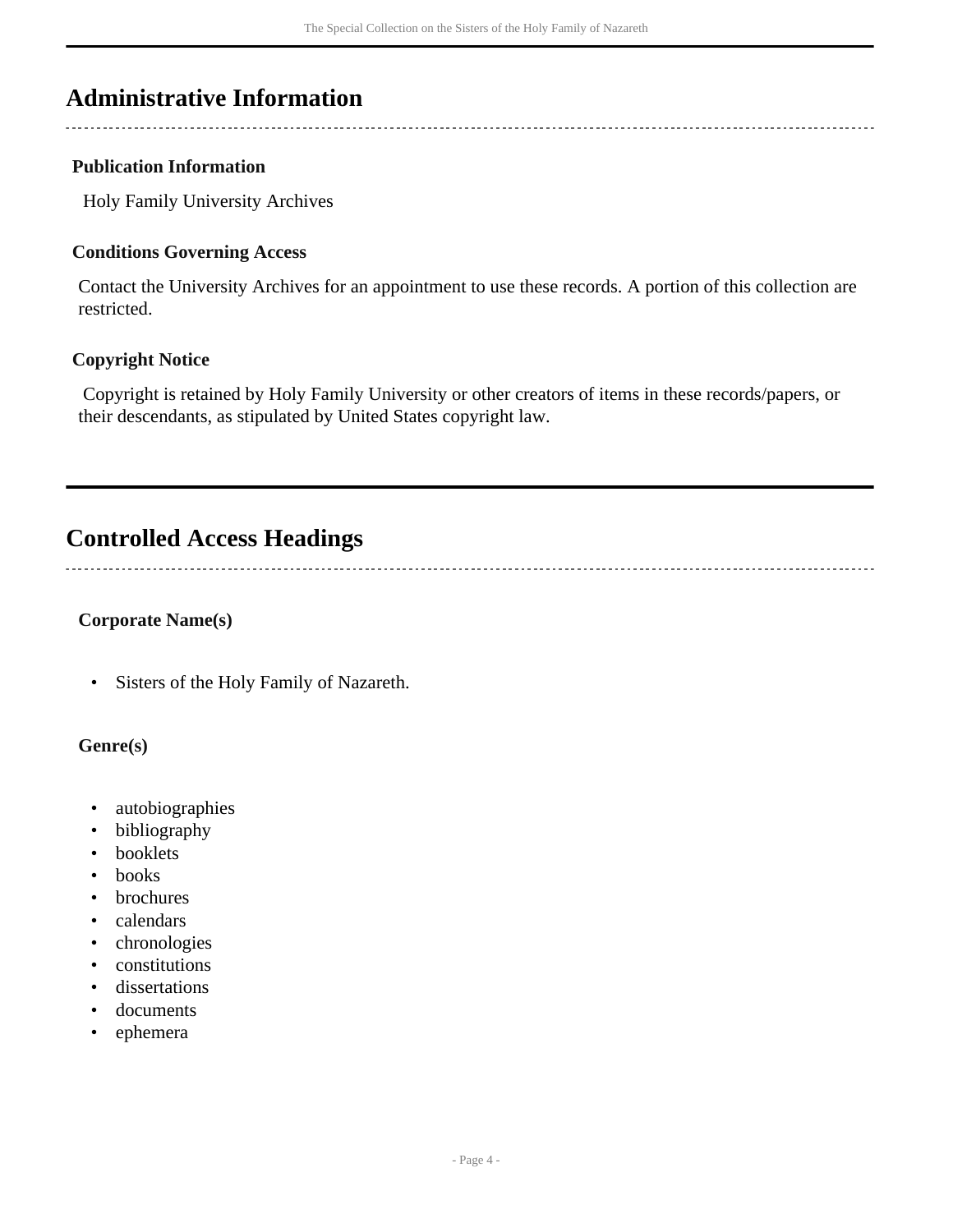- histories
- leaflets
- memorabilia
- newsletters
- pamphlets
- poetry
- programs
- publications
- realia
- scores
- speeches

### **Personal Name(s)**

• Siedliska, Frances, 1842-1902

### **Subject(s)**

- anniversaries
- clergy
- commemorations
- conferences
- events
- governance
- religious activities and groups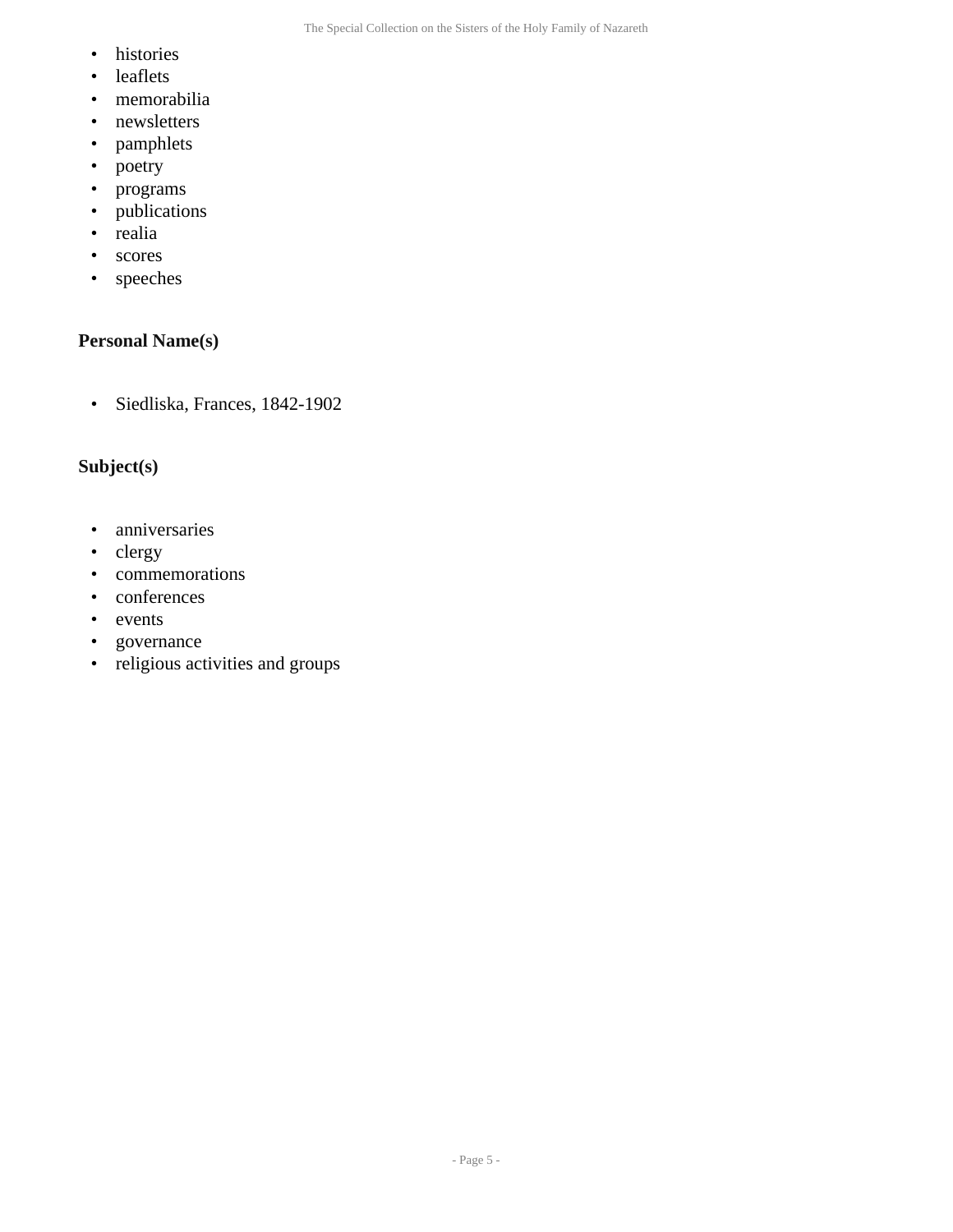# <span id="page-5-0"></span>**Collection Inventory**

<span id="page-5-1"></span>**Books** 

### **English language books**

Burton, Katherine Kurzo. Where There Is Love: The Life of Mother Mary Frances Siedliska of Jesus the Good Shepherd. New York: P.J. Kenedy & Sons, 1951.

Cegielka, Franciszek Antoni. "Nazareth" Spirituality. Milwaukee: Bruce, 1966.

Cegielka, Franciszek Antoni. Reparatory Mysticism of Nazareth. Torresdale, Philadelphia: Sisters of the Holy Family of Nazareth, 1951.

Congregation of the Holy Family of Nazareth in the First Half-Century of Its Existence 1875-1925. Rome: Vatican Press, 1925.

DeChantal, M. Jane. Out of Nazareth; A Centenary of the Sisters of the Holy Family of Nazareth in the Service of the Church. New York: Exposition Press, 1974.

Golden Jubilee of the Establishment of Sisters of the Holy Family of Nazareth in America. [s.i]: The Sisters, 1935.

Gorska, M. Teresa, M. Noela Wojtatowicz, and M. Rita Kathryn Sperka. Blessed Martyrs of Nowogrodek: Sister M. Stella and Ten Companions, Sisters of the Holy Family of Nazareth. Chicago, Ill: Congregation of the Sisters of the Holy Family of Nazareth, 2000.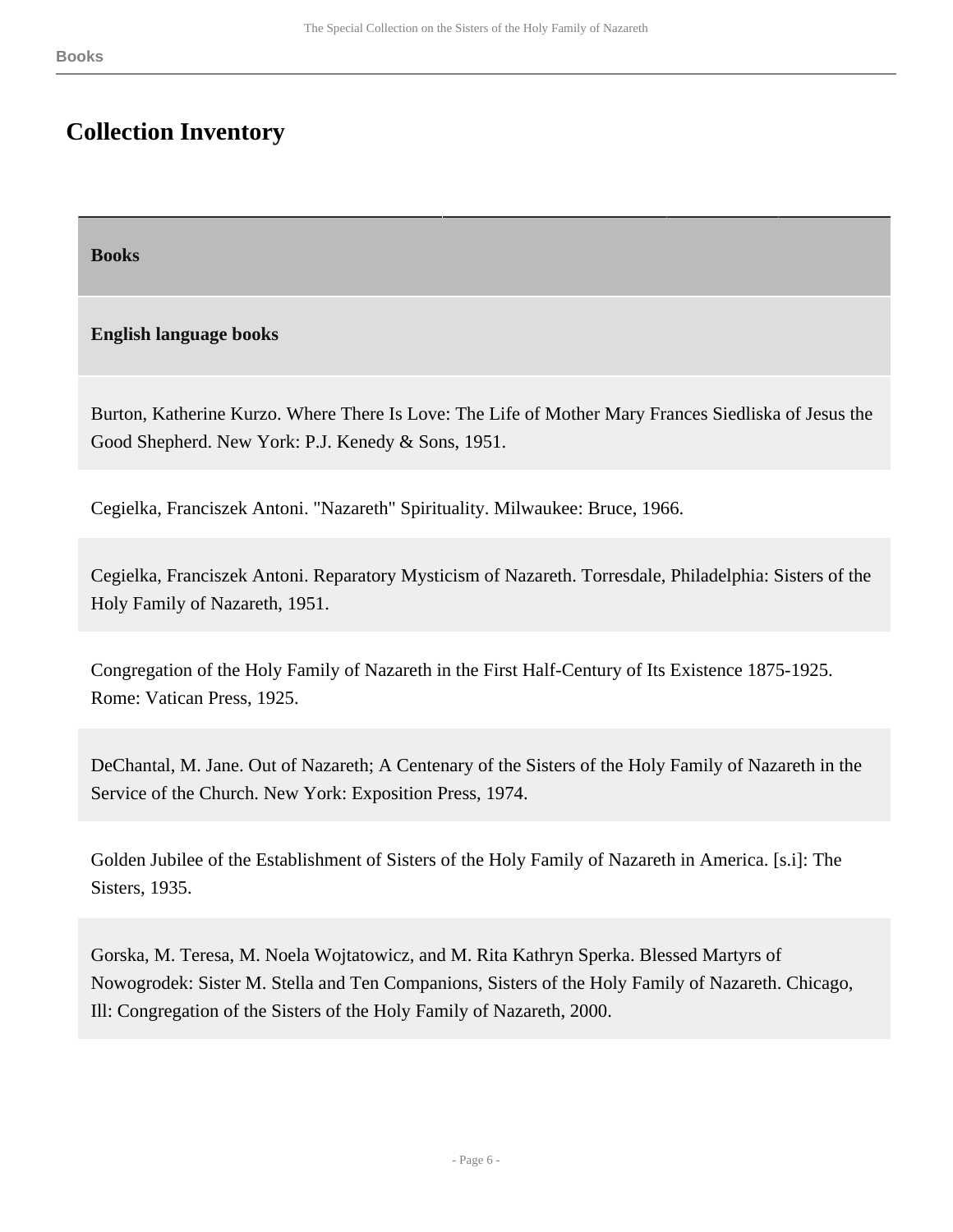Holda, Casimir, Patrick M. J. Clancy, and M. DeChantal. Return to Nazareth: Retreat Reflections for Religious Renewal. Oshkosh, Wis: Castle-Pierce Press, 1978.

Ricciardi, Antonio, and Regis N. Barwig. His Will Alone: The Life of Mother Mary of Jesus the Good Shepherd, Foundress of the Congregation of the Sisters of the Holy Family of Nazareth (Frances Siedliska). Oshkosh, WI: Printed by Castle-Pierce Press, 1971.

Siedliska, Maria Franciszka, Mother. Blessed Mary of Jesus the Good Shepherd: An Autobiography. Pittsburgh: Sisters of the Holy Family of Nazareth, 1997.

Siedliska, Maria Franciszka, Mother, and DeChantal M. Counsels from the Heart: Extracts from the Intimate Letters of Spiritual Guidance and Religious Formation. Oshkosh, Wis: Castle-Pierce Press, 1976.

Siedliska, Maria Franciszka, Mother, Mary Menz#en#ska, and M. Roselita Bradley. Love Conquers All. Rome: [s.n.], 1989.

Sisters of the Holy Family of Nazareth. Conferences of Our Mother Foundress Mary of Jesus the Good Shepherd (Frances Siedliska) as recorded by the different Mothers and Sisters in the years 1877 - 1902. Rome: [s.n.], 1968.

Sisters of the Holy Family of Nazareth. Recalling the Past Reverencing the Present Envisioning the Future. DesPlaines, Illinois: [s.n.], 2011.

Soroldoni, Mario and Maria Franciszka Siedliska. Journey with Her: Excerpts from the Letters and from the Writings of Blessed Mary of Jesus the Good Shepherd (Frances Siedliska). Rome: [s.n.], 1992.

Starzynska, Maria, M. Frances Sikorski, and M. Roselita Bradley. Eleven Prie-Dieux. Rome: [s.n.], 1992.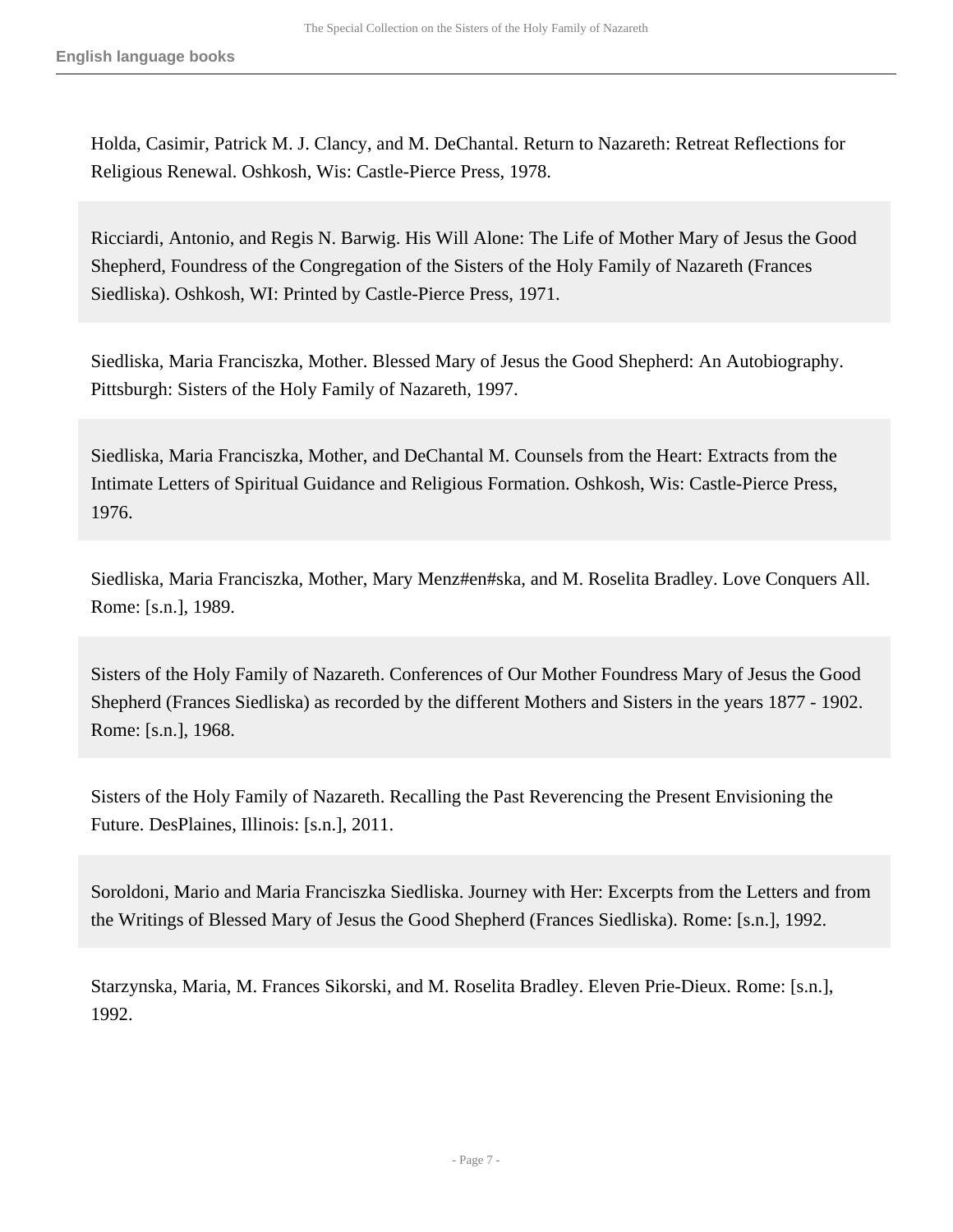Starzynska, Maria, and M. Rita Kathryn Sperka. Hidden Life: A Story Based on the Life and Work of Frances Siedliska, Foundress of the Sisters of the Holy Family of Nazareth. Chicago, Ill: Saint Mary of Nazareth Hospital Center, 1997.

Stawicka, Agnieszka. Pitsford. Warsaw: [s.n.], 2009.

Strzalkowska, Inez. Blessed Mary of Jesus the Good Shepherd: Frances Siedliska Foundress of the Congregation of the Sisters of the Holy Family of Nazareth. Rome: [s.n.], 1989.

Strzalkowska, Inez. For Me to Live Is Christ and to Die is Gain: A Spiritual Profile of Blessed Mary of Jesus the Good Shepherd (Frances Siedliska). Rome: [s.n.], 1995.

Sudol, Sister Barbara. Kangaroo Kraal. Vantage Pr, 2009.

Tumasz, M. Florence. They Walked in His Ways. Philadelphia, PA: Congregation of the Sisters of the Holy Family of Nazareth, Holy Family College, Torresdale, 1979.

Warczak, Jan. The Glory of Nazareth: From Aureola Nad Nazaretem. Chicago: Stanek Press, 1949.

Winowska, Maria. Journey of the Soul of Frances Siedliska: Foundress of the Sisters of the Holy Family of Nazareth. [Rome, s.i.], 2001.

#### **French language books**

La Mere Marie de Jesus bon pasteur: 1842-1902 : et la congregation de la sainte famille de Nazareth. Rome: [s.n.], 1929. (Monograph)

#### **Italian language books**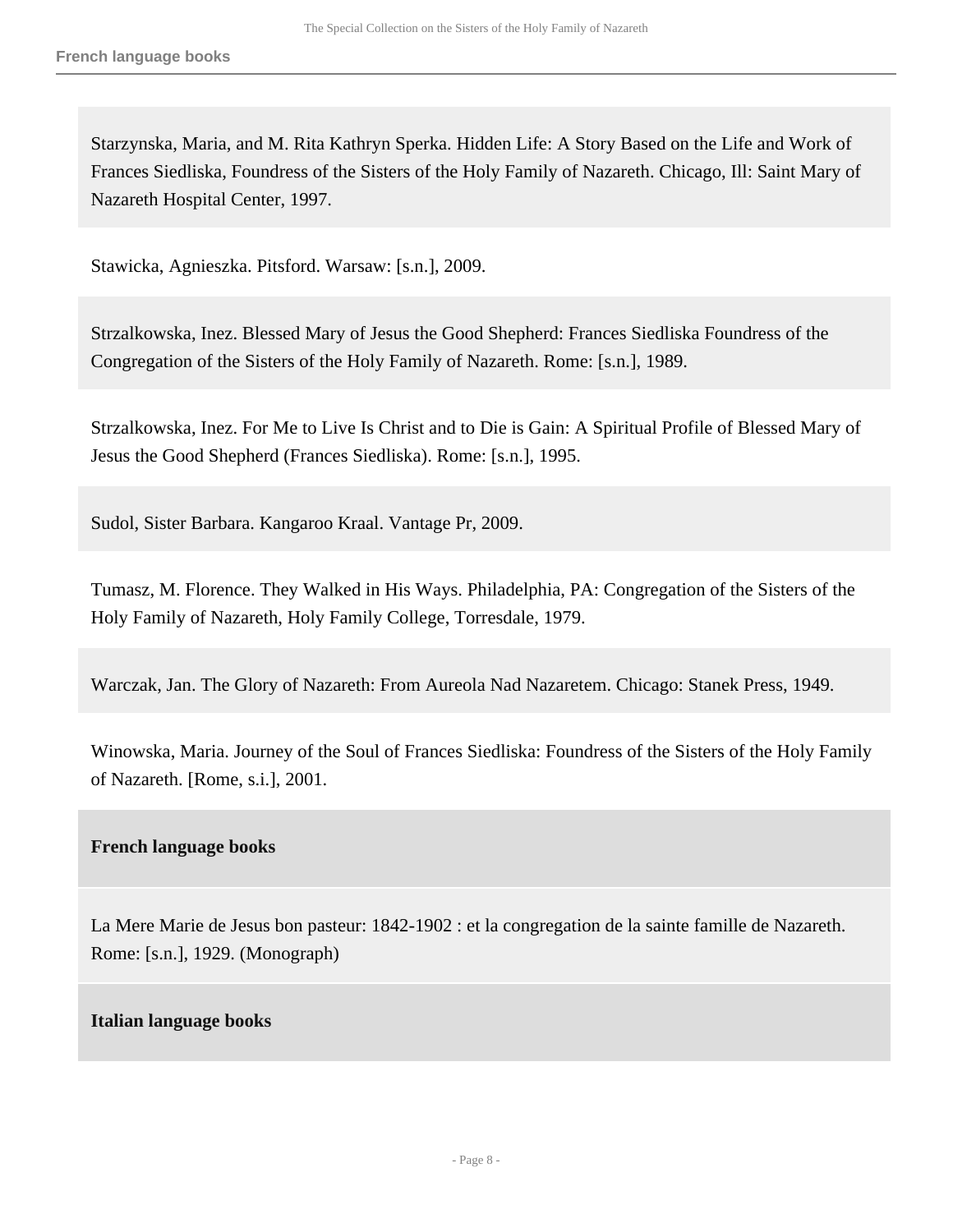Ricciardi, Antonio. Francesca Siedliska. Rome: Edizioni Agiografiche, 1970. (Monograph)

Suore Della Sacra Famiglia Di Nazareth. Beata Maria Di Gesu Buon Pastore: Programma delle celebrazioni. Roma: Tipografia Romagrafik, [1988]. (Beatification program)

**Polish language books** 

Cegielka, Franciszek Antoni. Duchowosc Nazaretu. Rzym: [s.n], 1963.

Cegielka, Franciszek Antoni. Wynagrodzicielska mistyka "Nazaretu". Torresdale, Philadelphia: Wydawnictwo SS. Najsw. Rodziny z Nazaretu, 1951.

Cegielka, Franciszek Antoni. Zycie ukryte 'Nazaretu'. Torresdale, Philadelphia, Pa: SS. Najsw. Rodziny z Nazaretu, 1954.

Dobraczynski, Jan. Lepsza czastka: opowiesc o Franciszce Siedliskiej, Matce Marii od Pana Jezusa Dobrego Pasterza. [S.I.]: Sisters of the Holy Family of Nazareth, 1949.

Dobraczynski, Jan. Najlepsza czastka: opowiesc o matce Franciszce Siedleckiej. Warszawa: Instytut Wydawniczy PAX, 1982.

Flak, Bozena Anna. Pisze Ci Moja Milosc. Warszawa: Wydawnictwo Lumen, 1993.

Gorska, Teresa. Bliski i daleki. Warszawa: Wydawnictwo Misjonarzy Klaretynow, 2000.

Koziel, Danuta. Poczatki Nazaretanek na ziemiach polskich (1881-1925). Krakow: Instytut Teologiczny Ksiezy Misjonarzy, 2001.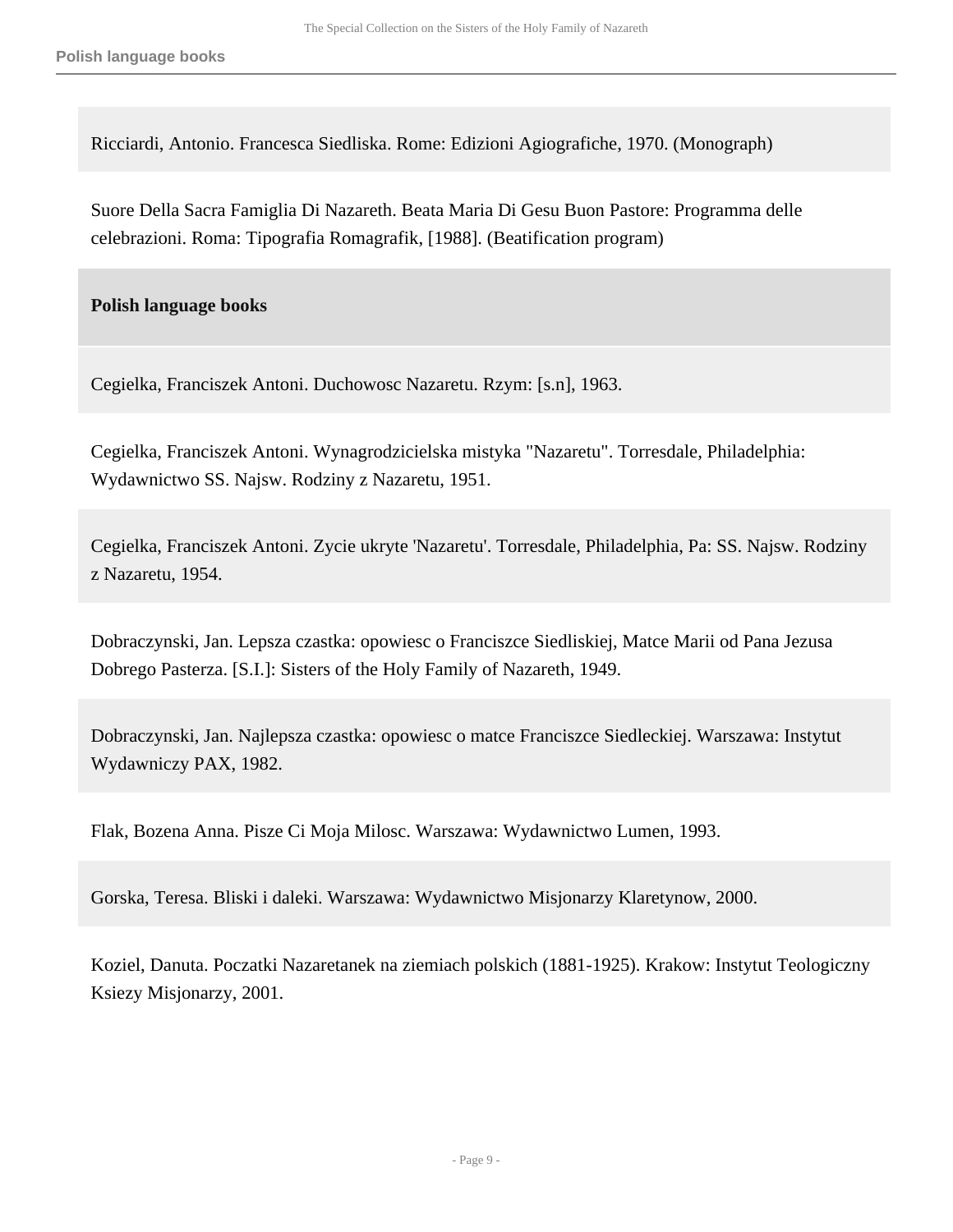Martusewicz, Zofia. Obcujac ze swietymi: Franciszka Siedliska. Warszawa: Siostry Najswietszej Rodziny z Nazaretu, 1988.

Ponichter, Magdalena. Moi bliscy z Galilei. Rzym: Ksiez#a Marianie, 1980.

Siedliska, Maria Franciszka. Maria od Pana Jezusa Dobrego Pasterza. Rzym: Siostry Nazaretanki, 1997.

Siedliska, Maria Franciszka. Wybor listow Slugi Bozej Marii Franciszki Siedliskiej, zalozycielki Zgromadzenia Siostr Najswietszej Rodziny z Nazaretu. Rzym: Papieski Instytut Studiow Koscielnych, 1975.

Sierpinski, J. O charakterze. Chicago, Ill: Nakl. i druk. Wladyslawa Dyniewicza, 1906.

Strzalkowska, Inez. Dla mnie zyc – To Chrystus. Warszawa: Siostry Najsw. Rodziny z Nazaretu, 1990.

Warczak, Jan. W nazaretanskim zaciszu: rozmyslania codzienne na tle zycia Najswietszej Rodziny. T. I. Rzym: Nakl. Zgromadzenia Siostr Najswietszej Rodziny z Nazaretu, 1956.

Zloty jubileusz slubow wieczystych Matki M. Laurety Lubowidzkiej: przelozonej generalnej Zgromadzenia Siostr Najsw. Rodziny z Nazaretu, 1889-1939. Italy: [s.n.], 1939.

Warczak, Jan. W nazaretanskim zaciszu: rozmyslania codzienne na tle zycia Najswietszej Rodziny. T. II. Rzym: Nakl. Zgromadzenia Siostr Najswietszej Rodziny z Nazaretu, 1956.

Warczak, Jan. W nazaretanskim zaciszu: rozmyslania codzienne na tle zycia Najswietszej Rodziny. T. III. Rzym: Nakl. Zgromadzenia Siostr Najswietszej Rodziny z Nazaretu, 1957.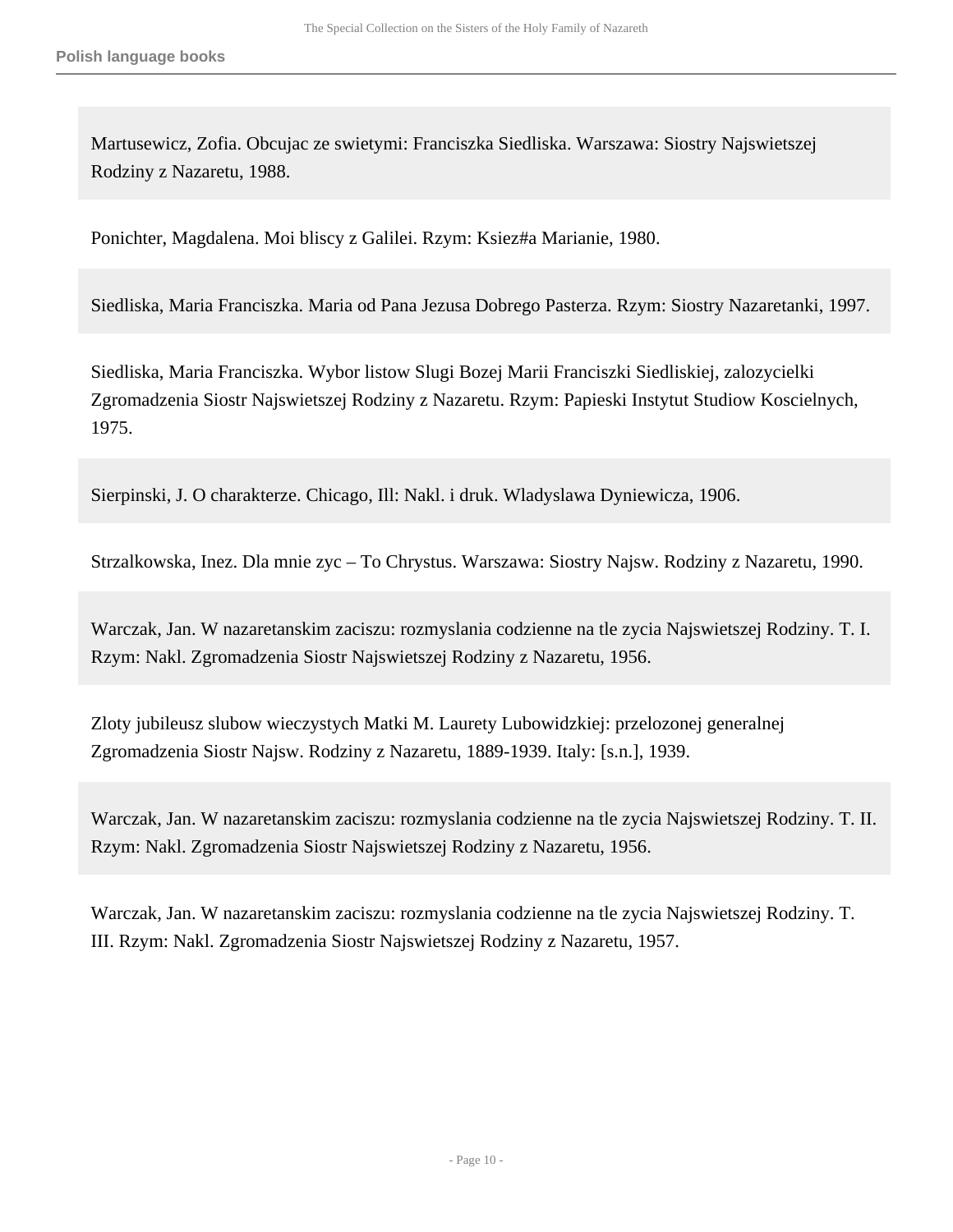**Parish and hospital anniversary and commemorative books**

Warczak, Jan. W nazaretanskim zaciszu: rozmyslania codzienne na tle zycia Najswietszej Rodziny. T. IV. Rzym: Nakl. Zgromadzenia Siostr Najswietszej Rodziny z Nazaretu, 1957.

Wojtatowicz, Noela. Gniazdo Aniolow: opowiesc o nazaretankach z Nowogrodka. Krakow: Wydaw. Zakonu Pijarow, 2001.

Zgromadzenie Najsw. Rodziny z nazaretu. Droga Ukrycia i Ofiary: Szkic Zycia Matki Marii Laurety. Rzym; Zgromadzenie Najsw. Rodziny z nazaretu, 1951.

Zgromadzenie Najsw. Rodziny z nazaretu. Konferencje Naszej Matki Za#ozycielki Marii of Pana Jezusa Dobrego Pasterza (Franciszki Siedliskiej) spiywane przez rozne nasze Matki I Siostry w latach 1877-1902. Rome: [s.n.], 1968.

Zgromadzenie Najsw: Rodziny z Nazaretu i Jego Dziela. Albano: Obdito w Drukarni Sio#str Najs#w. Rodziny z Nazaretu Rzym, 1933.

<span id="page-10-0"></span>**Parish and hospital anniversary and commemorative books** 

Holy Trinity Church (Utica, NY.). Holy Trinity Church Diamond Jubilee 1896-1971. [Utica: s.n., 1971].

Our Lady of Calvary Church (Philadelphia, Pa.): Dedication of Parish Buildings, Knights Road, Philadelphia 14, PA. [Philadelphia: s.n., 1965].

Our Lady of Czenstochowa Church (Brooklyn, NY). Zloty Jubileusz czyli 50 lat pracy kaplanskiej najprzewielebniejszego ks. Boleslawa Puchalskiego pralata domowego stolicy apostolskiej. Brooklyn: [s.n.], 1945.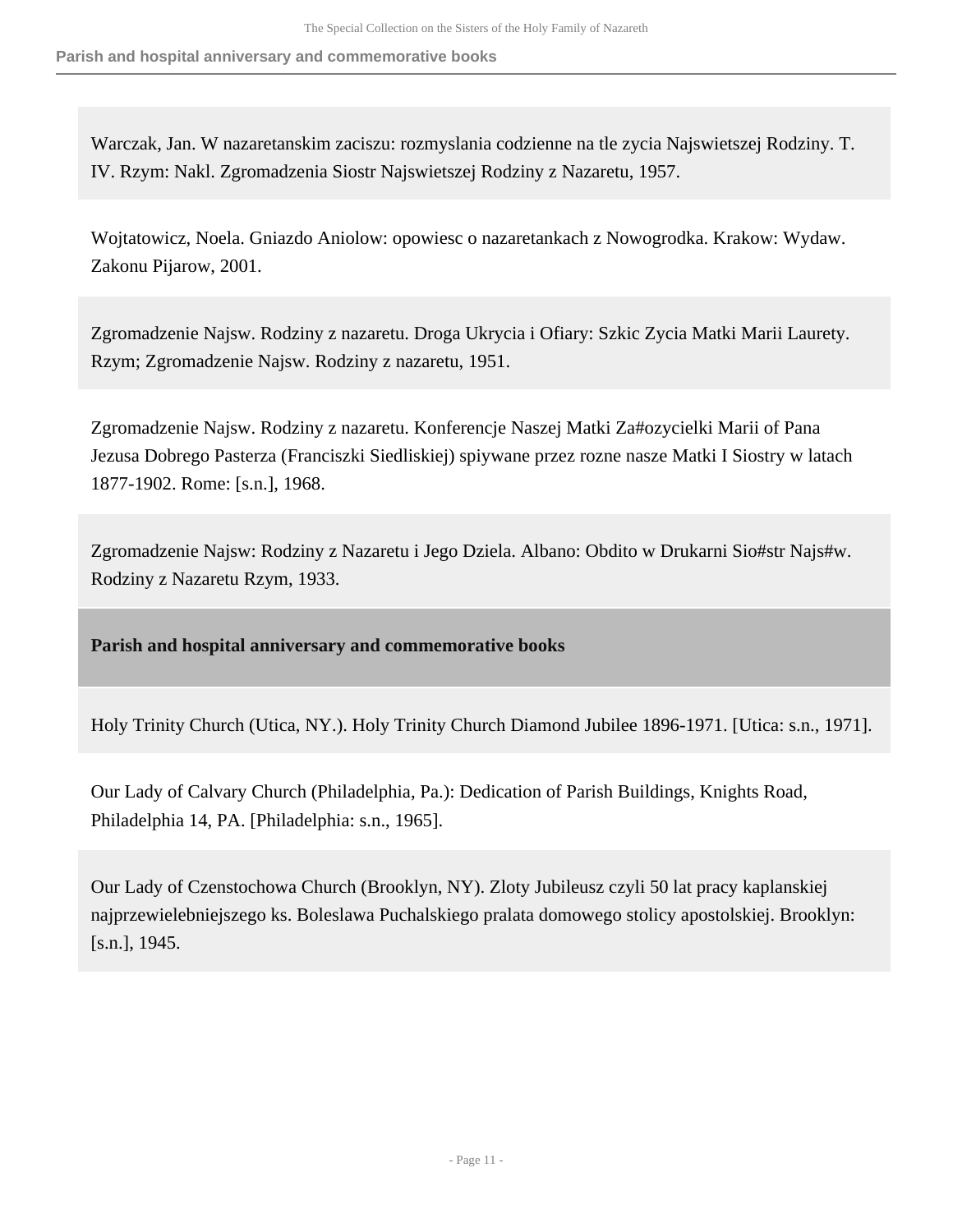Nazareth Hospital. Nazareth Hospital 25th Anniversary 1940-1965, Philadelphia, Pennsylvania. [Philadelphia: s.n., 1965].

Saint Adalbert's Church, (Philadelphia, Pa.). Pamietnik zlotego jubileuszu, 21 listopada 1954,parafji Sw. Wojciecha w Philadelphii, Pa., zalozonej w roku 1904 = 1904-1954, Published on the occasion of the fiftieth anniversary of St. Adalbert's Church, Philadelphia, Pa. [Philadelphia: s.n], 1954.

Saint Adalbert's Church, (Philadelphia, Pa.). Seventy-fifth Anniversay Diamond Jubilee Commemorative Book 1904-1979. Philadelphia: [s.n., 1979].

Saint Hedwig's Church (Philadelphia, Pa.). Pamietnik jubileuszowy z okazji 30-lecia zalozenia Parafji Swietej Jadwigi w Filadelfji, Pa., 1907-1937. [Philadelphia: s.n], 1937.

Saint Hedwig's Church (Philadelphia, Pa.). Zloty Jubileusz Parafii Sw. Jadwigi w Philadelhii, Pa. Niedziela, 3-go Marca, 1957. [Philadelphia: s.n], 1937.

Saint John Cantius Church (Philadelphia, Pa.). Pamietnik Zloty Jubileusz Parafii Sw. Jana Kantego Bridesburg, Frankford, Philadelphia, Pennsylvania, 1892-1942. [Philadelphia.:s.n, 1942.]

Saint John Cantius Church, Bridesburg-Frankford, (Pa.). St. John Cantius Church Bridesburg-Frankford, Pennsylvania Ninetieth Anniversary 1892-1982. Bridesburg-Frankford, Pa.: [s.n., 1983].

Saint Stanislaus Church (New Haven, Conn). XXV Lecie Ksiega Pamiatkowa Parafii sw Stanislawa B.iM. New Haven: [s.n.], 1938.

Saint Stanislaus Kostka Church (Brooklyn, NY). Golden Jubilee Saint Stanislaus Kostka Parish 1896-1946. Brooklyn: [s.n., 1946].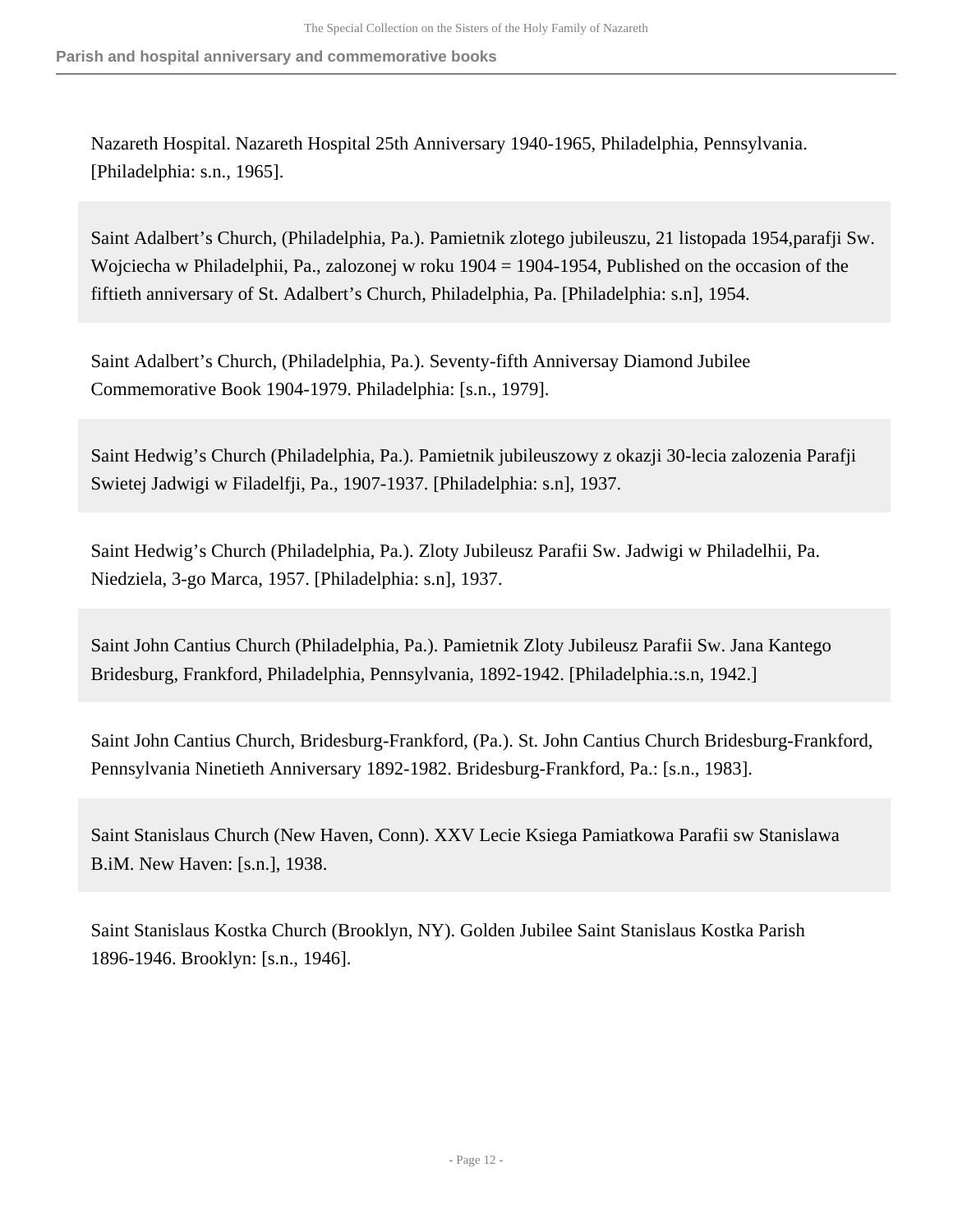Zecca, Anthony, ed. Tenth Anniversary Celebration Our Lady of Calvary Church, Knights Road, Philadelphia, March 15, 16, and 17, 1968. [Philadelphia: s.n., 1968].

<span id="page-12-0"></span> **Box 1 Governance Documents 1977-2006** 

Box 1 Folder 1 Covenant of Love 2002

Box 1 Folder 2 The Acts of the Fifteenth General Chapter 1977

Box 1 Folder 2 The Acts of the Seventeenth General Chapter 1983

Box 1 Folder 2 The Acts of the Eighteenth General Chapter 1988

Box 1 Folder 2 The Acts of the Nineteenth General Chapter 1992

Box 1 Folder 2 The Acts of the Twentieth General Chapter 1997

Box 1 Folder 2 The Acts of the Twenty-first General Chapter 2002

Box 1 Folder 2 The Acts of the Twenty-second General Chapter 2006

Box 1 Folder 3 Pastoral Plan 1993 November 7

Box 1 Folder 4 Handbook for facilitator's training program 1999 February

<span id="page-12-1"></span> **Boxes 2, 3, 4 Sister Lois Ann Richardi's Mother Foundress Retreat 2008 2008 June 19 1.25 Linear feet (2.5 manuscript boxes)**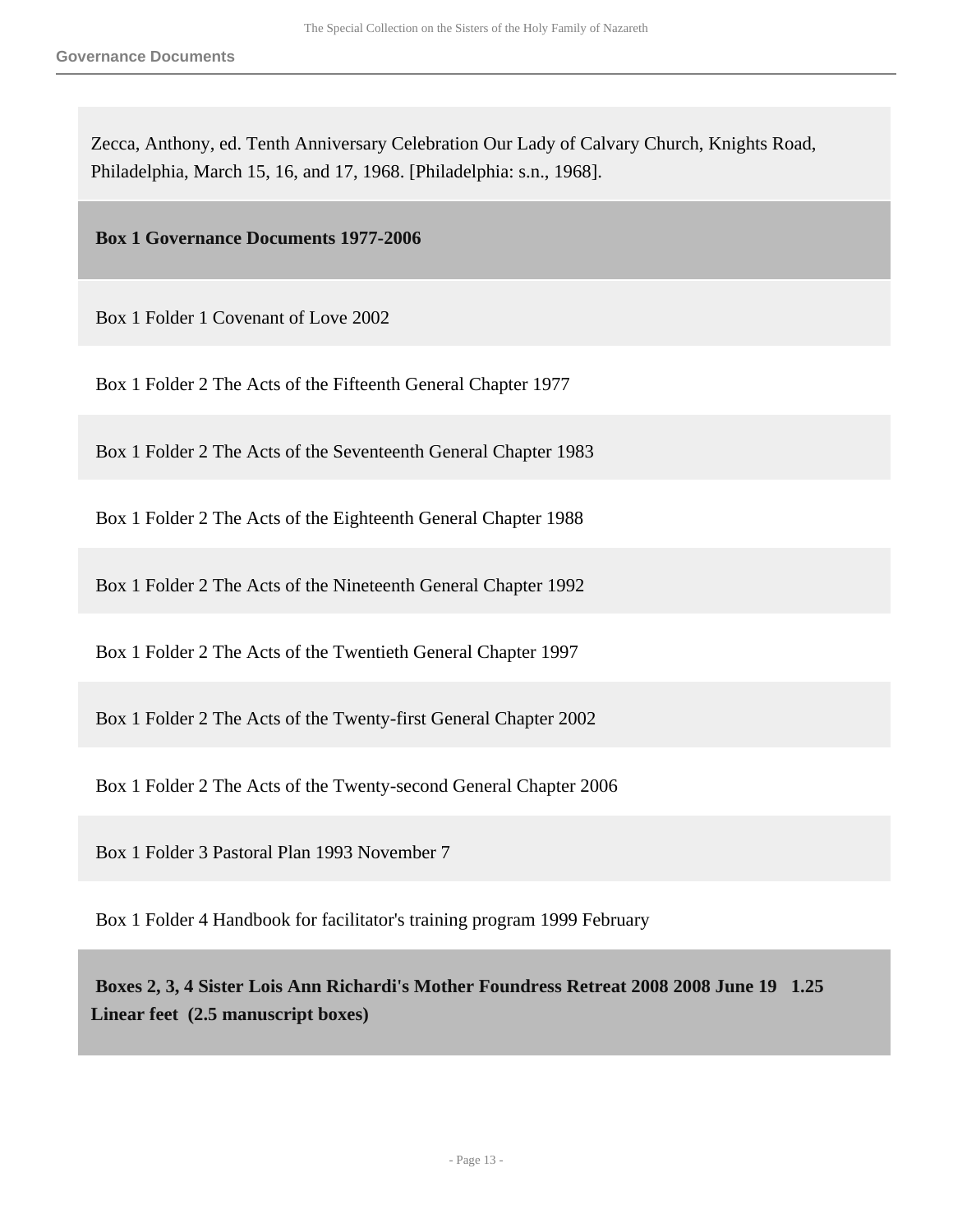**Box 2 Folders 1, 2 Books** 

Box 2 Folder 1 Autobiography

Box 2 Folder 2 Special purpose of CSFN

 **Box 2 Folders 3-6 Charism** 

Box 2 Folder 3 Family

Adam Siedliska (1846-1893)

Adolf Adam Romuald Siedliska (1817-1870)

Cecilia Marianna Morawska Siedliska (1821-1899)

Box 2 Folder 4 Growth and Development of CSFN charism 1842-1887

Growth and development of the founding charism

1842-1854 - Yearning founding charism

1855-1859 - Sensing founding charism

1860-1870 - Searching founding charism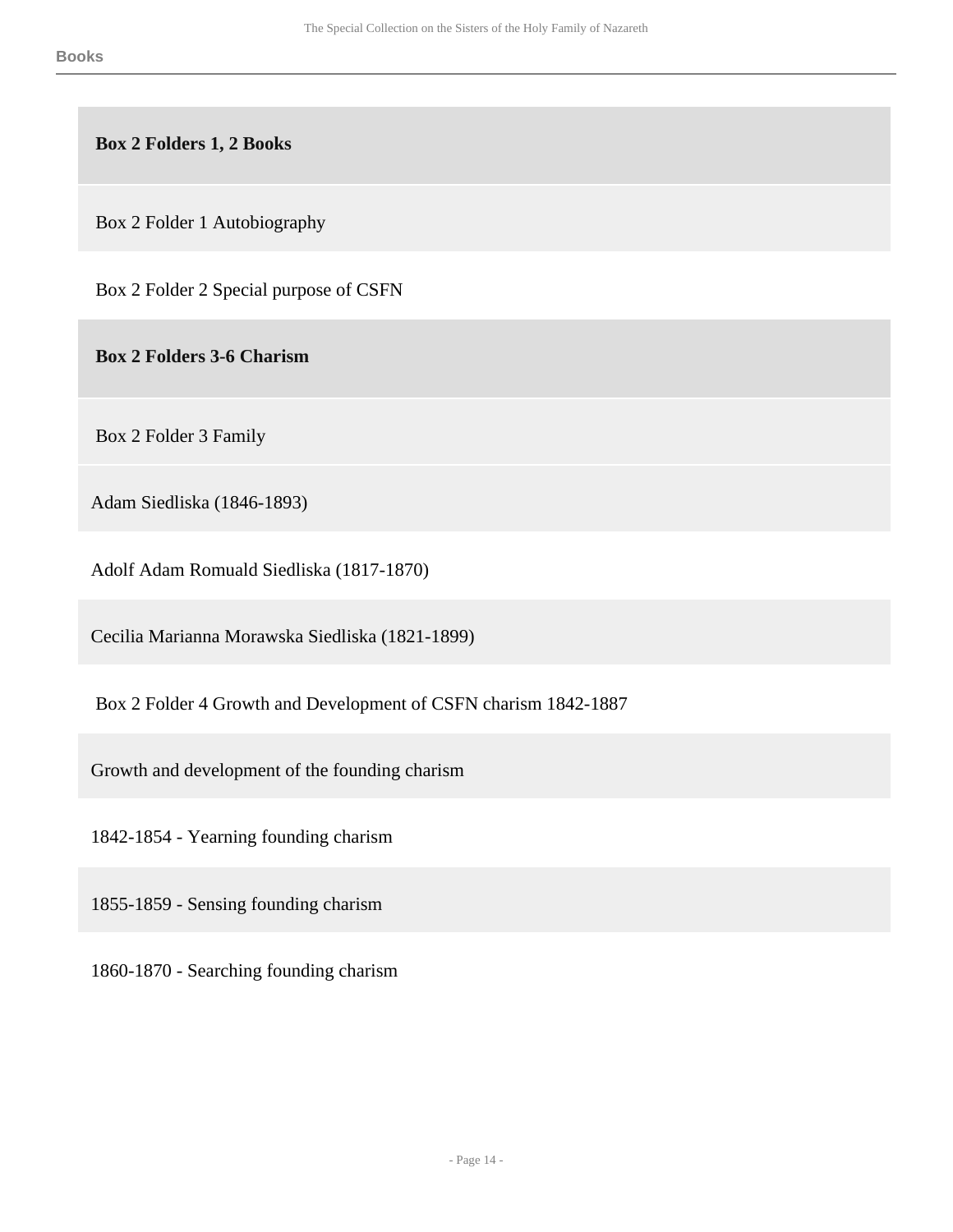1871-1883 - Discerning founding charism

1884 - Articulating founding charism

1885 - Artculating founding charism

1886 - Artculating founding charism

1887 - Artculating founding charism

Box 2 Folder 5 Growth and Development of CSFN charism 1888-1902

1888 - Artculating founding charism

1889 - Artculating founding charism

1890 - Artculating founding charism

1891 - Artculating founding charism

1892 - Living founding charism

1893 - Living founding charism

1894 - Living founding charism

1895 - Living founding charism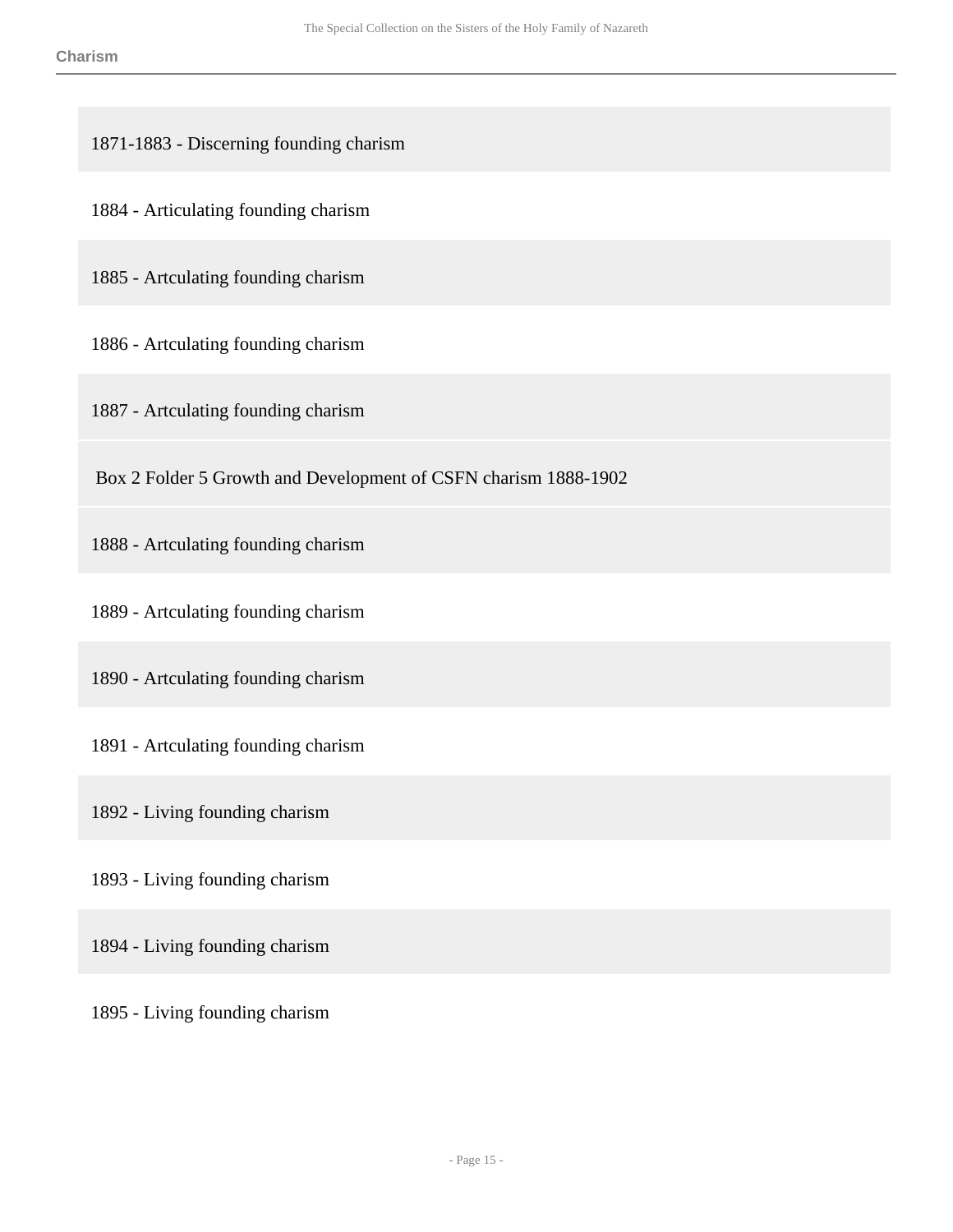1896 - Living founding charism

1897 - Living founding charism

1898 - Living founding charism

1899 - Living founding charism

1900 - Living founding charism

1901 - Living founding charism

1902 - Living founding charism

1902 - Living founding charism

Box 2 Folder 6 Books and symbols

Book - The gospel of the kingdom of God

Book - The Special Purpose of the Congregation of the Sisters of the Holy Family of Nazareth

Symbols (English and Polish)

 **Box 2 Folder 7 Lay** 

Dr. Urdowski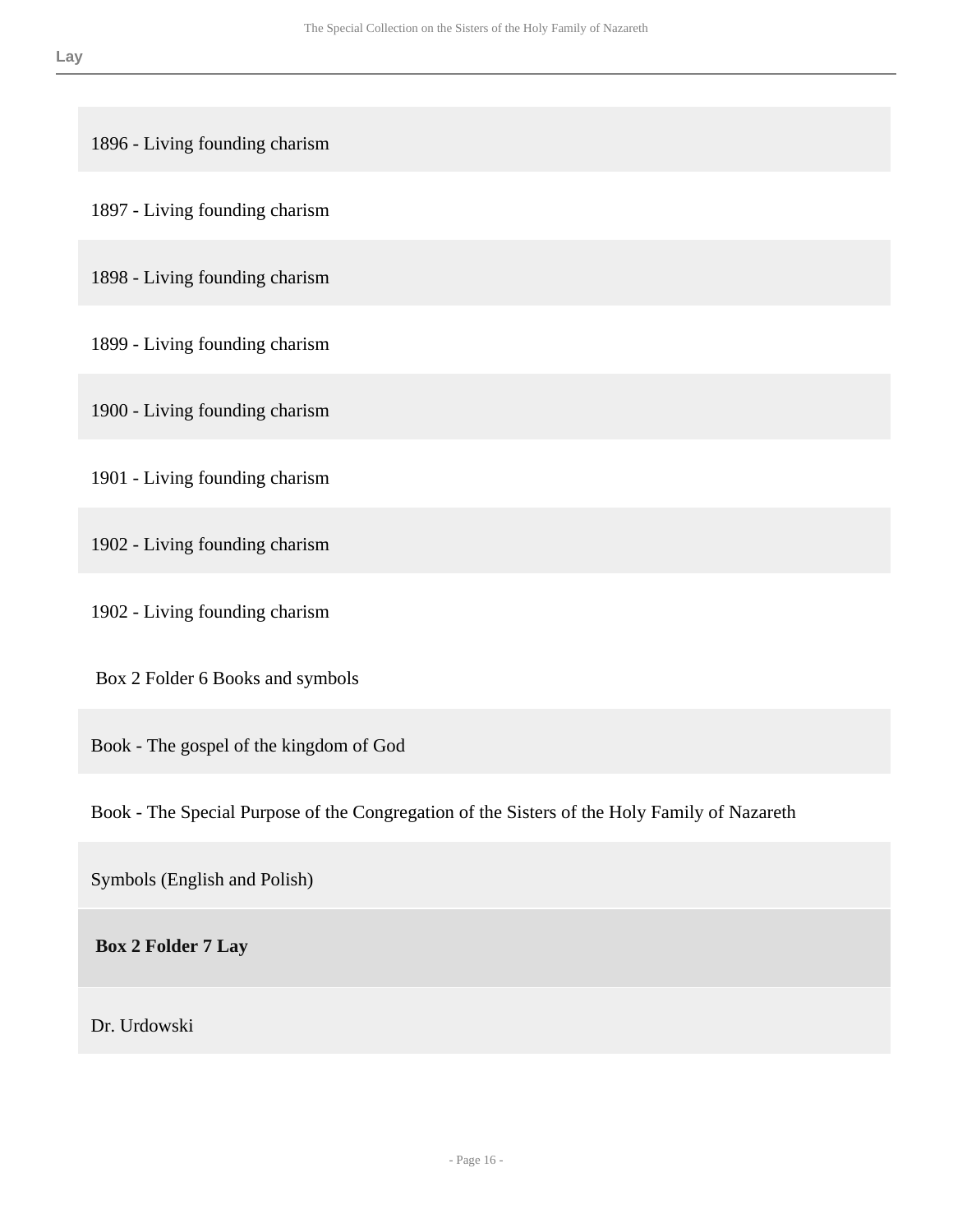### Emilia Hooghvorst, Countess - Society of Mary Reparatrix

Macrina Mieczyslawska - Visionary

Marceline Darowska - Visionary

Miss Wojewodzka - Blind Tertiary

Mrs. Asperger

Princess Odescalchi - S. Norbert - Visionary

 **Box 2 Folder 8 Priests** 

Anthony Lechert

Francois Gautrelet, SJ

Hyacinth Cormier, OP

Joseph Hube, CR

Joseph Laurencot, SJ

Leander, Lendzian, Cap

Leo XIII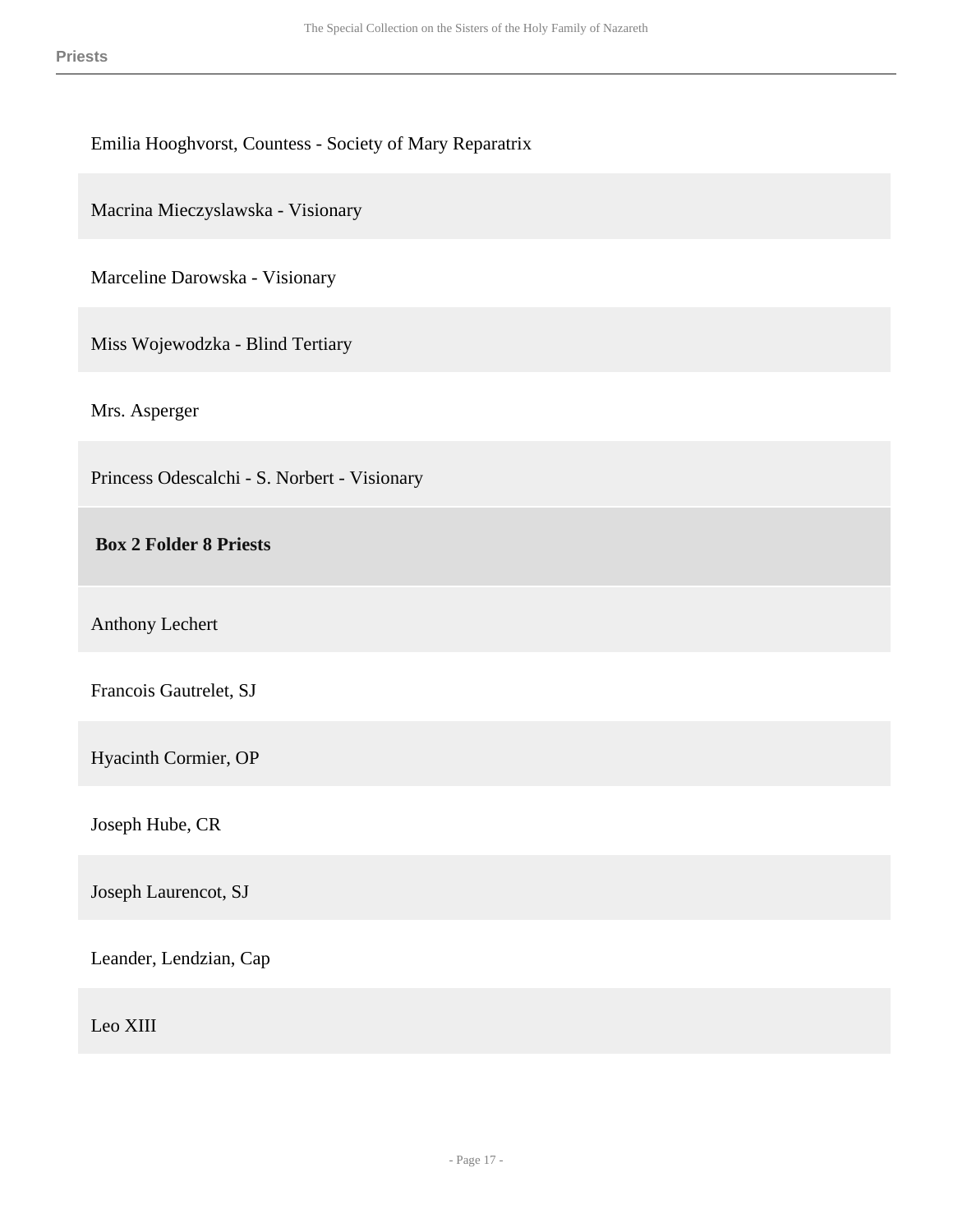| Peter Semenenko, CR                      |
|------------------------------------------|
| Pius IX                                  |
| Stephen Rembiszewski, Cap                |
| William Van Rossum, CSSR                 |
| John Paul II                             |
| <b>Box 3 Folder 1 Sisters</b>            |
| Frances Morgenstern                      |
| Joanna Zietkiewicz                       |
| Josepha Rembiszewska                     |
| Stefani Modzelewska                      |
| <b>Box 3 Folder 2 Spirituality</b>       |
| Remembering heart - religious experience |

Woman who loves - spiritual growth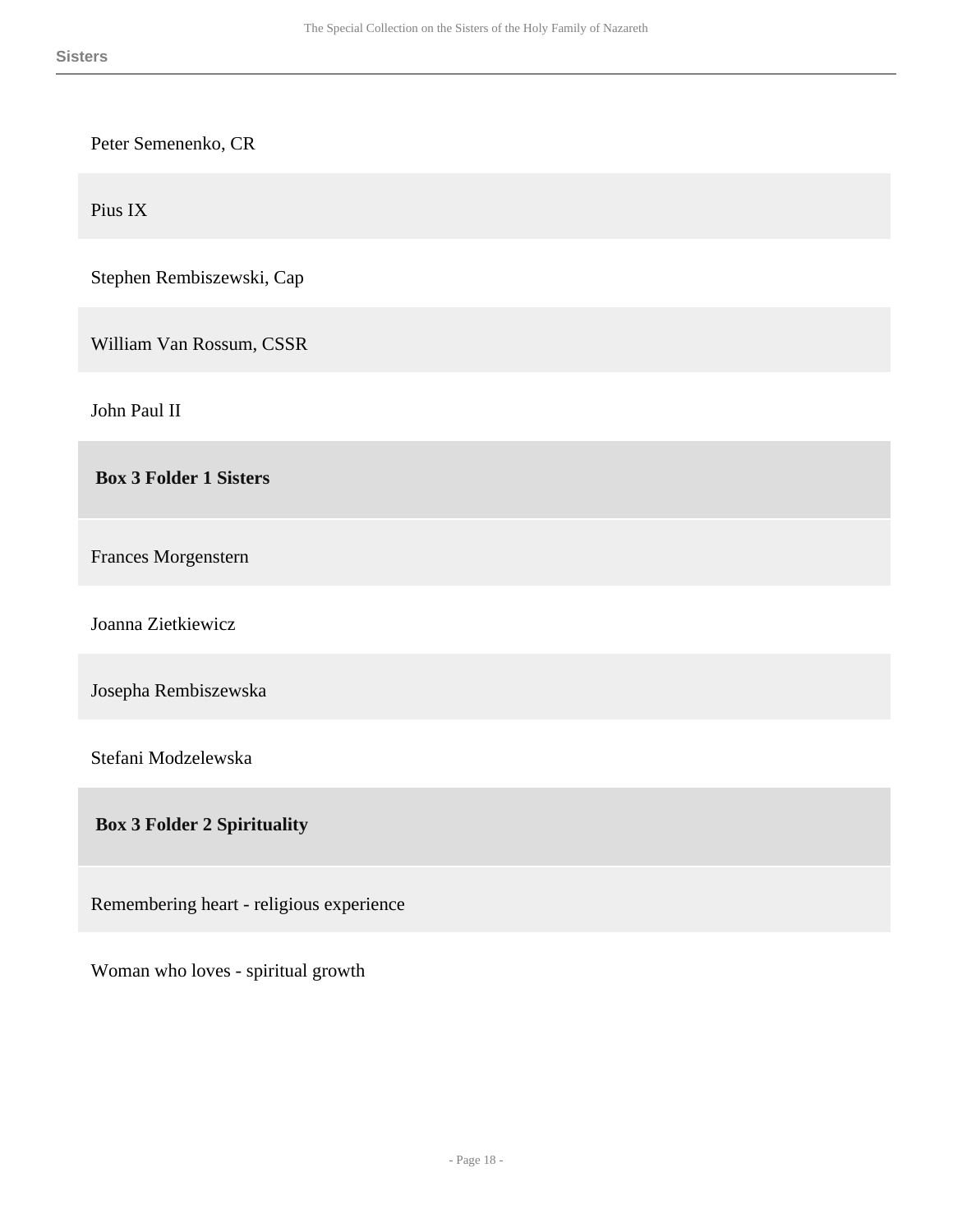Heart of shepherd - Benedict XVI

Heart of chrch - visions - true and false

Suffering heart - grieving loss

Suffering heart - illness 1842 to 1902

 **Box 3 Folder 3 Stories** 

Luing

Old Fred

Dad's diaries

Fall down - get up

Kangaroo

Leonardo da Vinci

Uncle George

Bill's one eye

Lord's my shepherd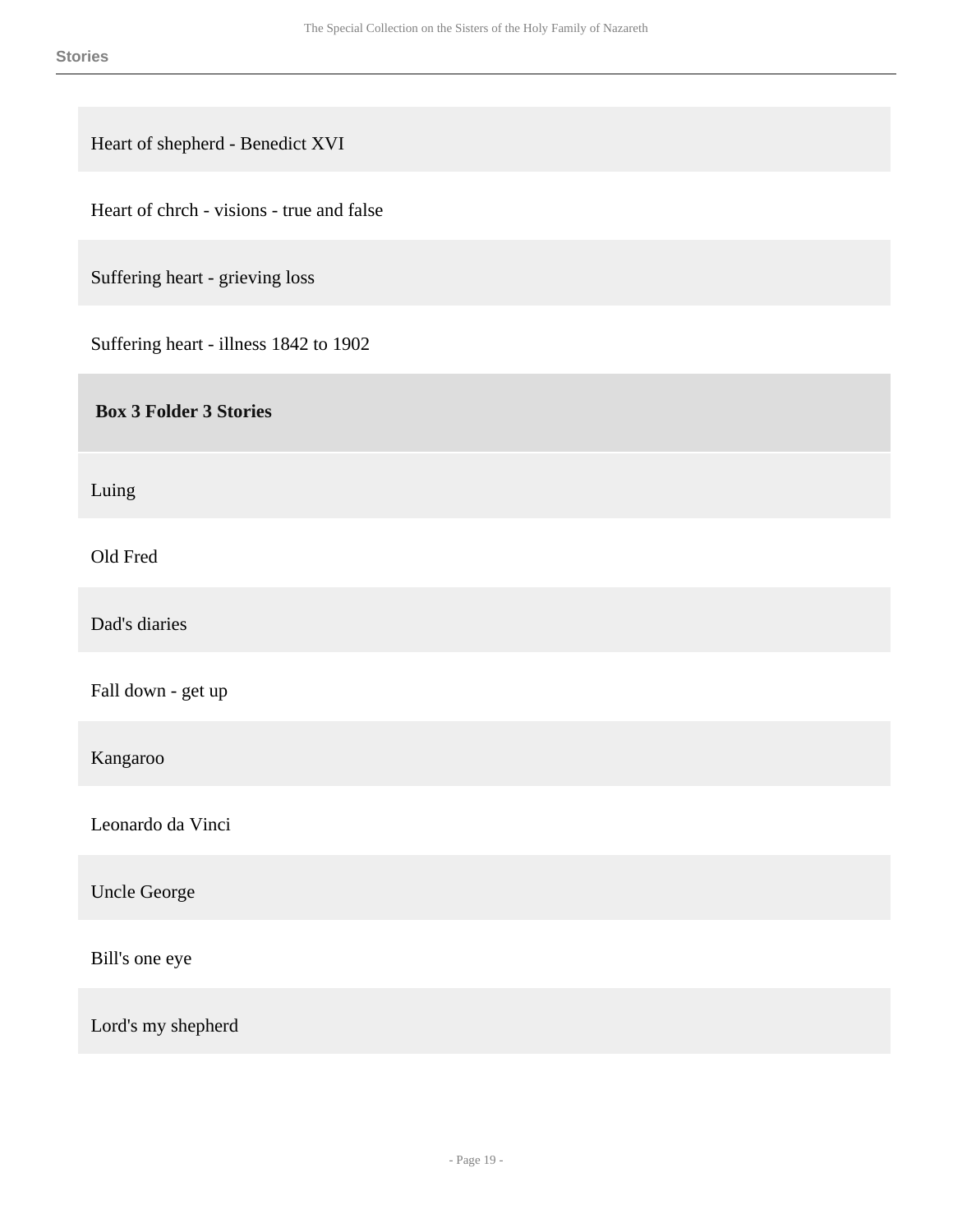The lighthouse

Michelangelo

Desire - POOS

John of the Cross

Story - third eye - power of love

 **Box 3 Folder 4 Reflection sheets** 

Reflection sheets - 1-14

### **Box 3 Folder 5 Searching heart**

Searching heart - intro - the historical critical method

 **Box 3 Folder 6 Graceful heart - 2, 3, 4, 5, 6, 7, 8, 9, 10** 

Getting to know God and first Holy Communion

Confirmation and death of Grandfather Morawski

Return to Zdzary - Father's opposition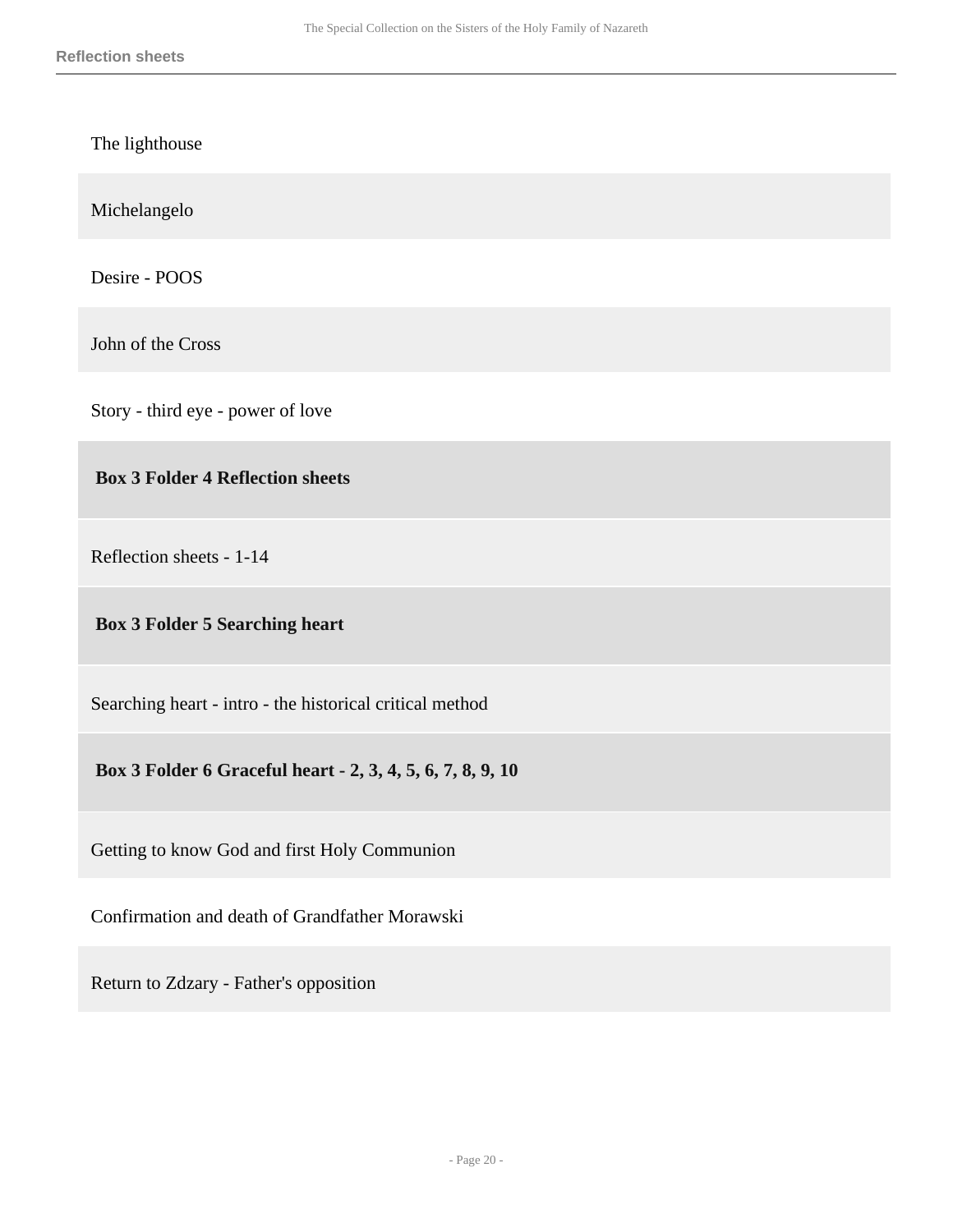#### Debut into society - Fidelity to call

Family opposition

Travel abroad - Autumn 1860

Cannes - January insurrection, 1863

Return to Poland - The doctor - Hydrotherapy

Daddy's death - Anticipating God's call

 **Box 3 Folder 7 Heart of church - 11, 12, 13, 14** 

Directed by Father Leander

Brother Stephen - God's call - Jesus' forever

Brother Stephen's visions

Blessing of Pius IX (October 1, 1873) - Lourdes

Supplement - apparitions true and false

 **Box 3 Folder 8 Struggling heart - 15, 16, 17**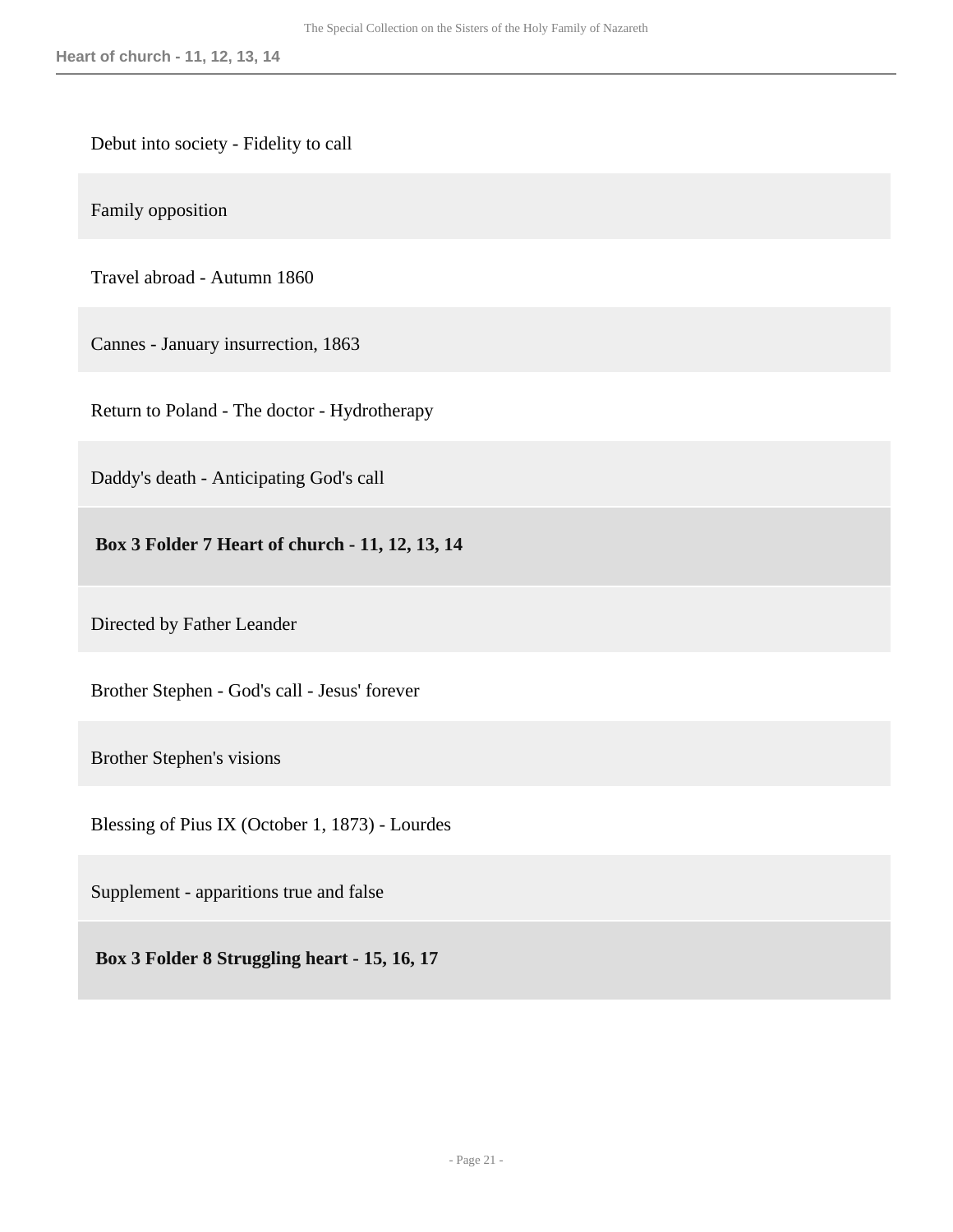Mother begins her work in Rome, 1875 - Brother Stephen's visions

Arrival of the Lubowidzki Sisters

Mother Frances Siedliska - Searching to discover the founding charism - a plan for her congregation

 **Box 3 Folder 9 Woman who loves - 18, 19, 20** 

A convent is established in Cracow

The need of a spiritual director - praying in Loreto

First Sunday in Advent (1883) - Father Anthony Lechert

Letter from Lechert - 5th notebook

 **Box 3 Folder 10 A light heart - 26, 27, 28, 29** 

"A New Life" 1884

The American mission 1885

Formation of sisters

Growing opposition to Father Lechert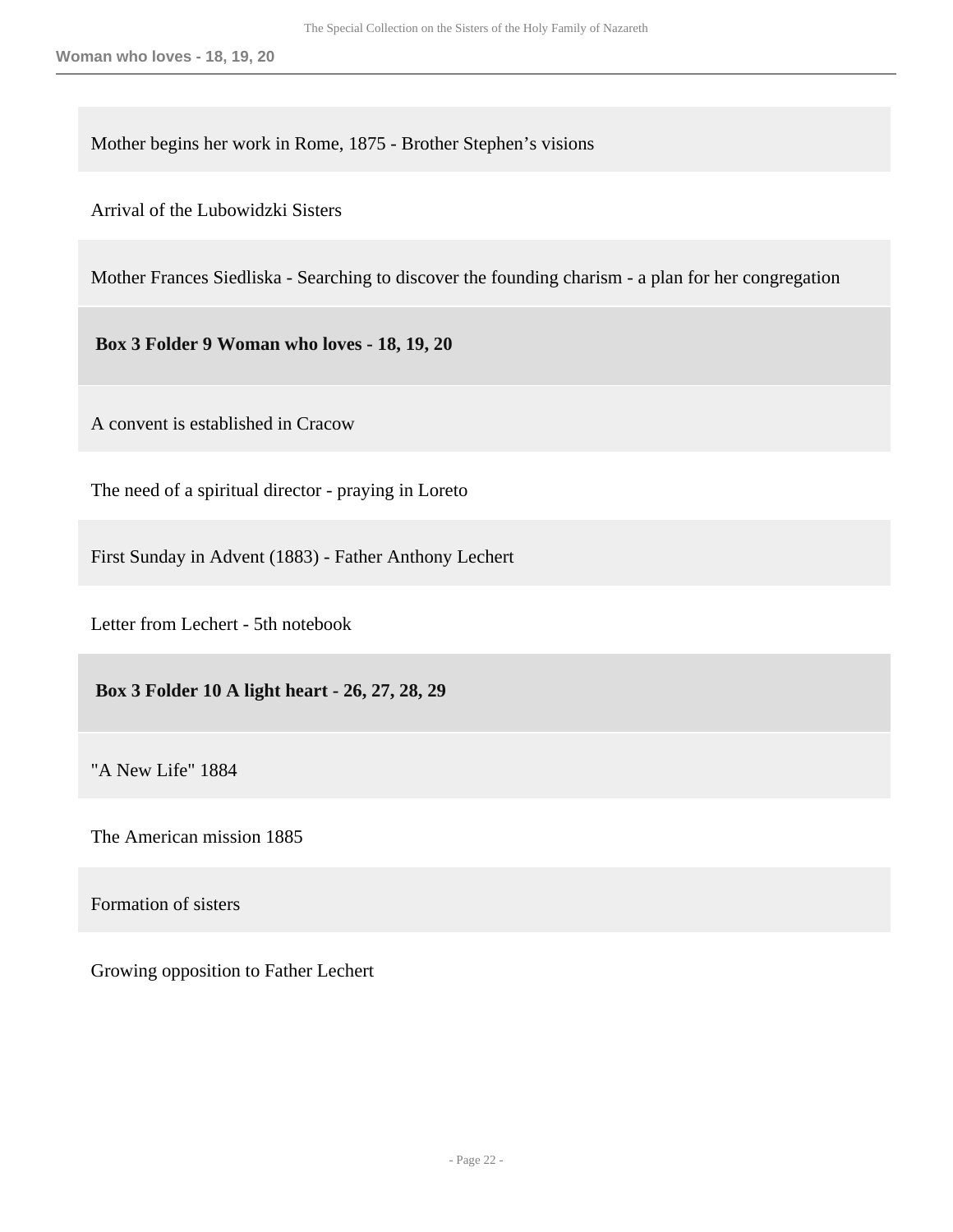### **Box 3 Folder 11 Undivided heart - 21, 22, 23**

Departure of Brother Stephen Rembiszewski

Regulating congregational affairs - perpetual vows - election as superior general

The Constitutions (1884 -1887)

 **Box 3 Folder 12 Heart of shepherd - 24, 25** 

Spiritual writings of Frances Siedliska

The heart of the Good Shepherd

 **Box 3 Folder 13 A heart which sees - 30, 31, 32** 

Novitiate - Pilgrims in the Roman house - Assaults on the convents

Visitation of the American Convents 1889 - 1890

Foundation in Paris - Love of the Eucharist

 **Box 3 Folder 14 Heart of cross - 33, 34, 35, 36** 

Holy Father's Decree - October 15, 1892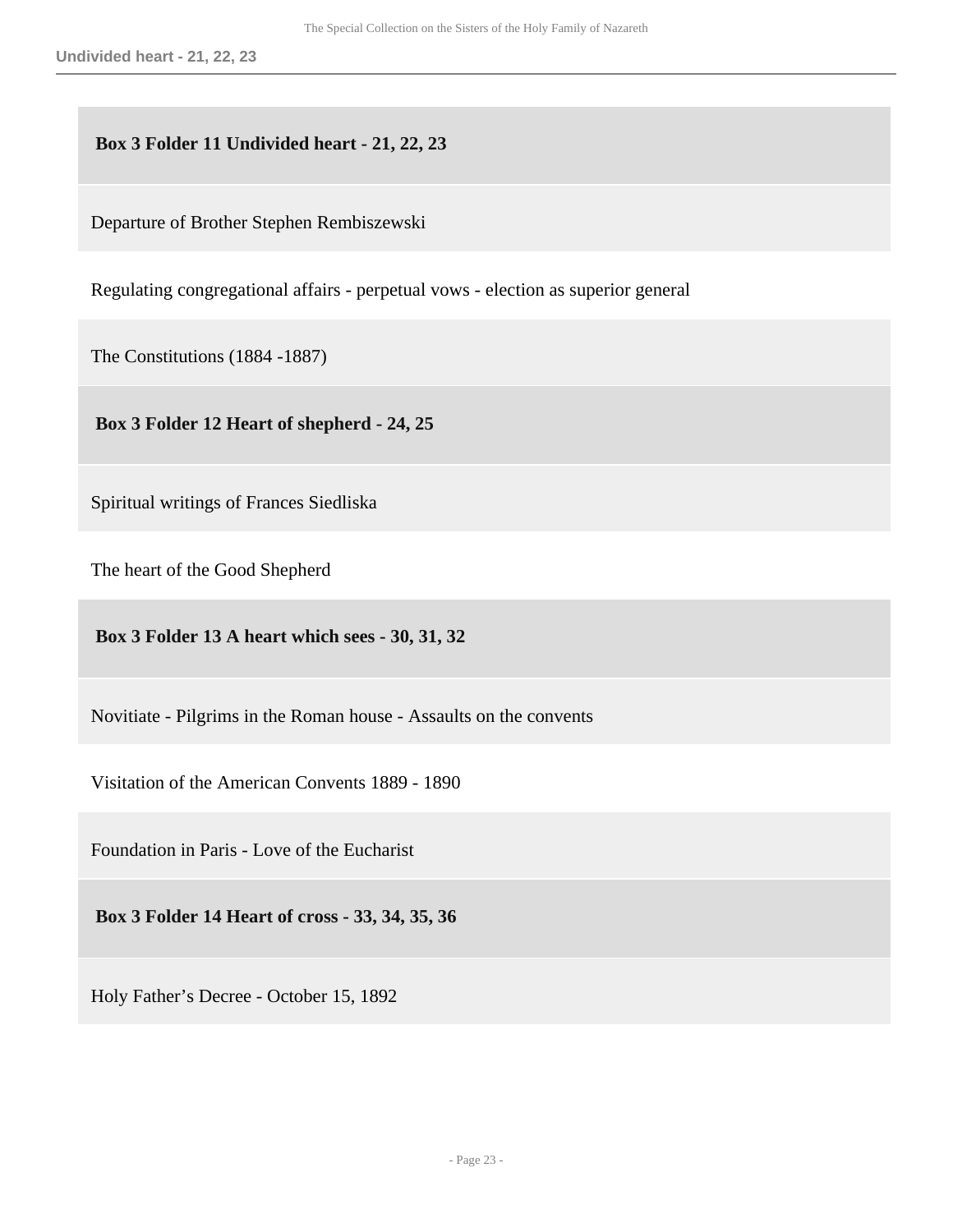The great trial

The accusations clarified - Letters from Mother Foundress to the Congregation of Bishops and Religious

The outcome of the decree - Father Lechert's departure

 **Box 4 Folder 1 Suffering heart - 37, 38** 

Moral suffering of Mary of Jesus the Good Shepherd

Physical and emotional suffering of Mary of Jesus the Good Shepherd

 **Box 4 Folder 2 A faithful heart - 39, 40** 

Mother Mary of Jesus the Good Shepherd - Final years

Mother Mary of Jesus the Good Shepherd - "We will go to the house of the Lord" (Ps 122:1)

 **Box 4 Folder 3 Hopeful heart - Founding charism** 

Blessed Mary of Jesus the Good Shepherd: Her personal search "for the face of the Lord" (Ps 27:8)

 **Box 4 Folder 4 CDs - Complete retreat** 

<span id="page-23-0"></span> **Box 5 Bibliographies and catalogs 1975, 2010**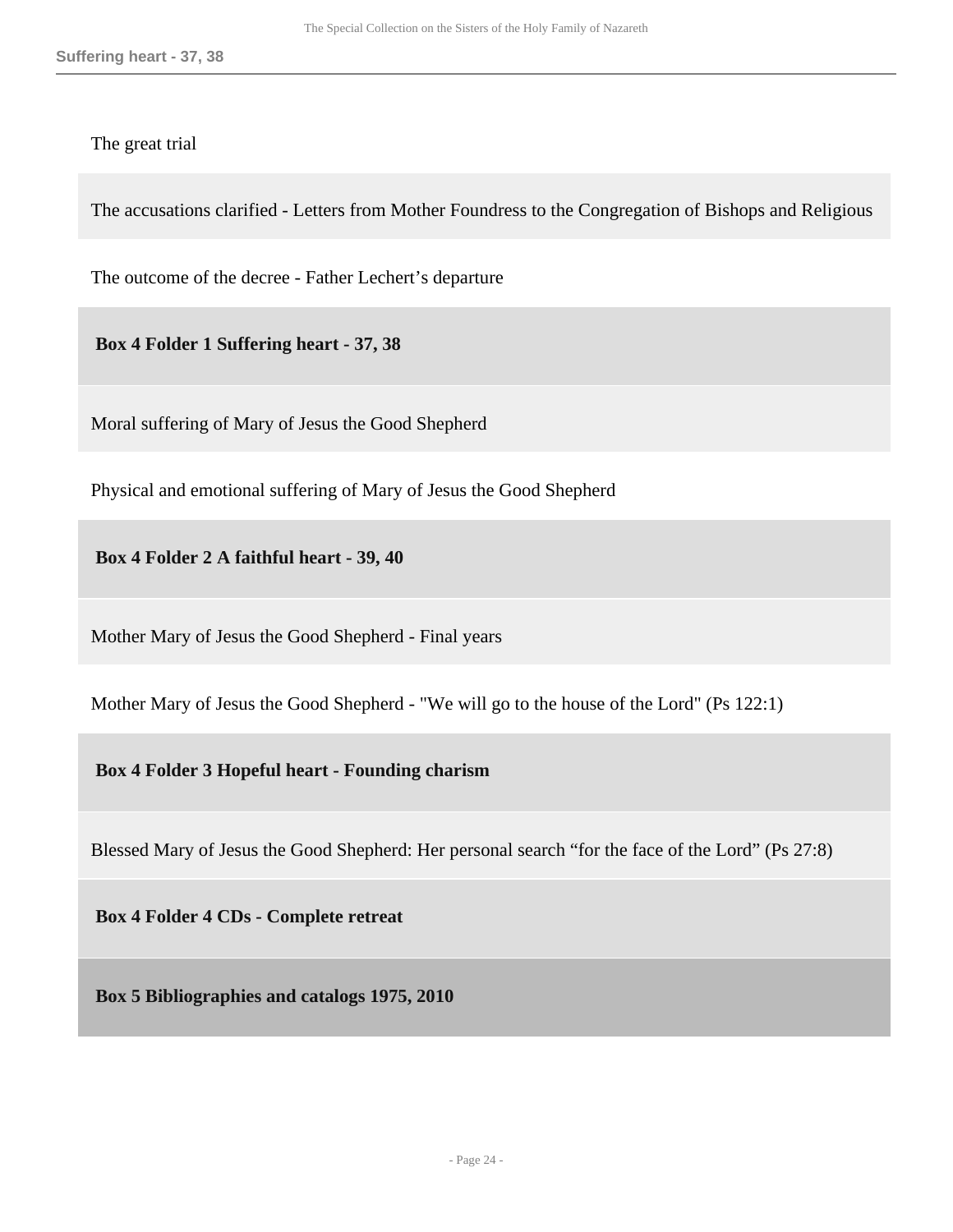Menzenska, M. Jane. Guide to Nazareth Literature, 1873-1973: Works by and About the Congregation of the Sisters of the Holy Family of Nazareth. Philadelphia: Sisters of the Holy Family of Nazareth, 1975.

### **Separated Material**

Shelved with books.

 Box 5 Folder 1 Partyka, M. Rita. Written Words We Read and Remember. [Philadelphia]: Pioneer Press, 2010. 2010, April 17

<span id="page-24-0"></span> **Boxes 5, 6, 7 Booklets** 

Box 5 English language booklets

 Box 5 Folder 2 "....Called by Love to Be family to all" - a ministry document - ministry evaluation team report and recommendations 1995 April

Box 5 Folder 3 "I give you a new commandment: love one another. . ." 1989

 Box 5 Folder 4 "No Greater Love" Program for the dedication of the bas-relief in Nazareth Academy chapel honoring the eleven martyred Sisters of the Holy Family of Nazareth 1996 January 14

 Box 5 Folder 5 "SEE WHAT MOTHER FOUNDRESS Mother Mary of Jesus the Good Shepherd HAS LEFT US" a book of quotations commemorating 100 years of service in America 1885-1985 1985

 Box 5 Folder 6 "Touching Lives in the Spirit of the Holy Family" - a commemorative booklet for the 25th anniversary of the foundation in the Philippines 1982-2007 2007 December 9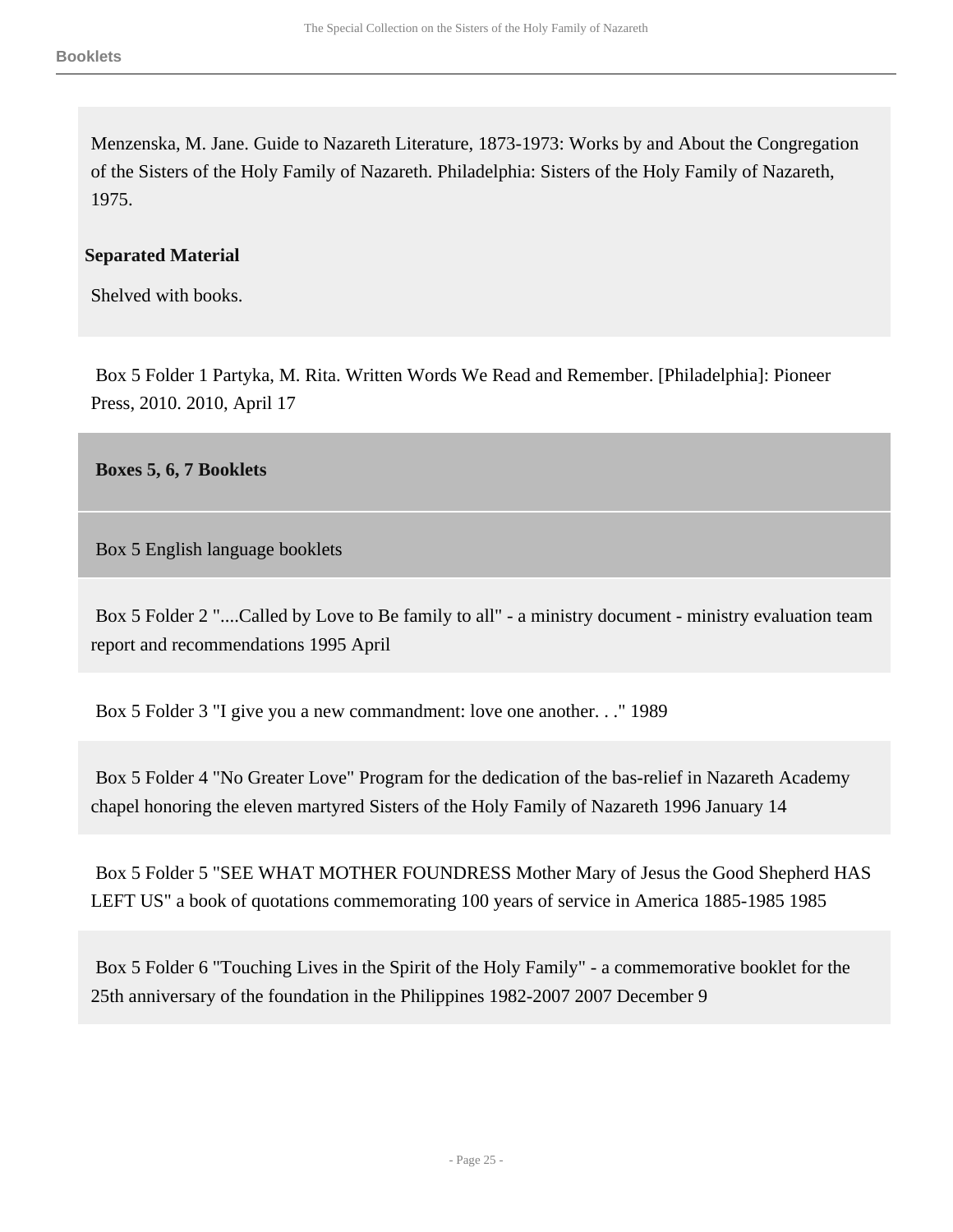Box 5 Folder 7 Celebration Book 125th Anniversary Assembly [USA] 2011 July 1-4

Box 5 Folder 8 Come Along 1946

 Box 5 Folder 9 Commemoration book for the 75th anniversary of Immaculate Conception Province 1918-1993 1993 November 20

 Box 5 Folder 10 CSFN Leaders Educators of Peace, Bearers of Love: Superiors General of the Sisters of the Holy Family of Nazareth 1875-2006 2006 December 8

 Box 5 Folder 11 Frances Siedliska: Blessed Mary of Jesus the Good Shepherd, Foundress of the Congregation of the Sisters of the Holy Family of Nazareth - a graphic biography by Daniele Strozeck et al. 1990

 Box 5 Folder 12 Important dates in the history of the Congregation of the Sisters of the Holy Family of Nazareth 1997

Box 5 Folder 13 The Nazareth Story circa 1955

 Box 5 Folder 14 Mother Mary of Jesus the Good Shepherd - a short biography by Sister Mary Edith, CSFN circa 1958

 Box 5 Folder 15 No Greater Love by Aleksander Zienkiewicz (English translation); 25th anniversary publication of the eleven CSFN martyrs at Nowogrodek 1968

Box 5 Folder 16 Program for 125th Anniversary Liturgy in Philadelphia 1999 November 21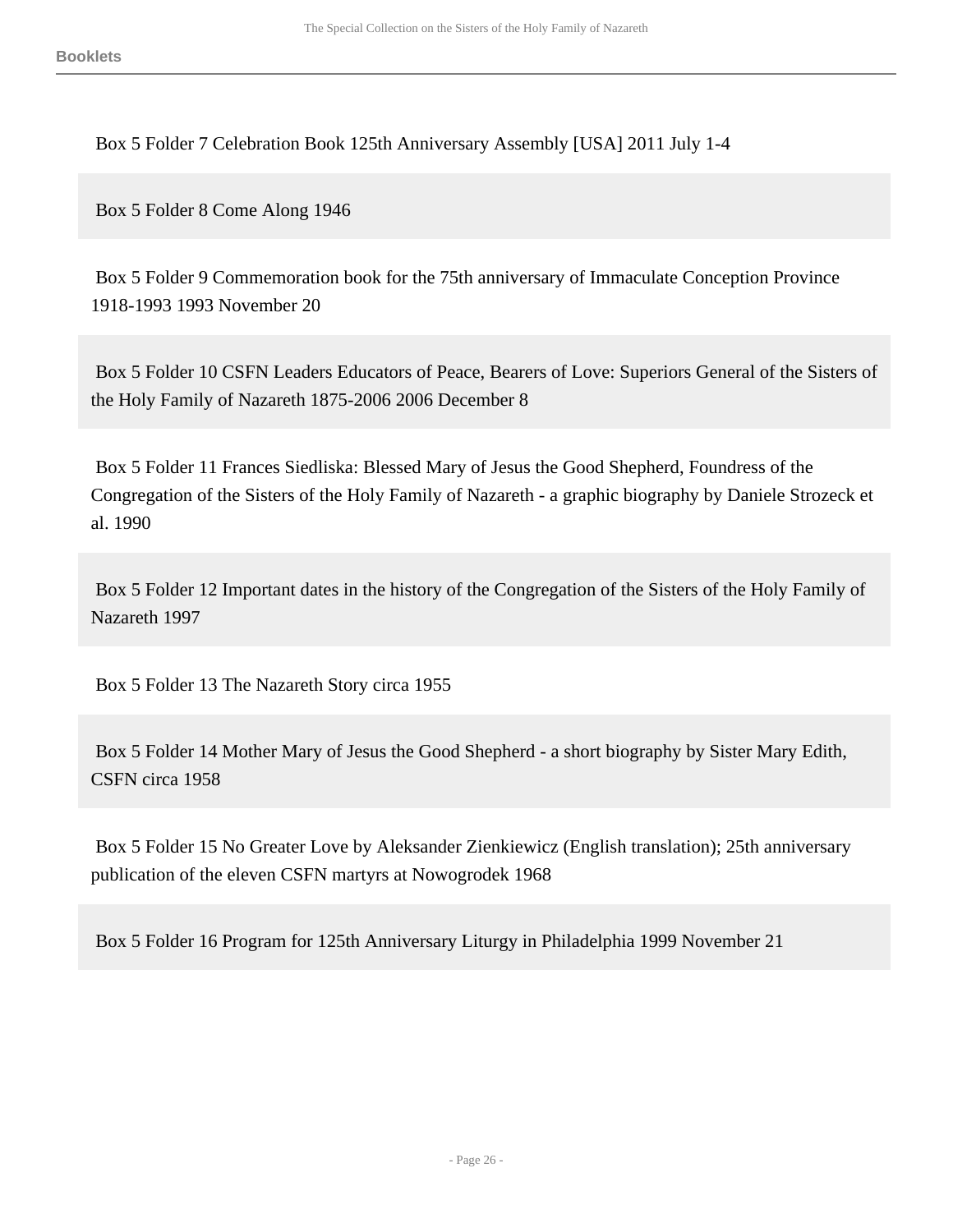Box 5 Folder 17 The Sowing and the Harvest of Her Peace - Sister Florence Tomasz's lectures on peace in the life of Mother Mary of Jesus the Good Shepherd 1980

Box 5 Folder 18 Thy Will Be Done 1962

 Box 5 Folder 19 With love from your mother - quotations from Frances Siedliska's letters to her sisters 2010

Box 7 Italian language booklets

 Box 7 Folder 1 Beatificazione Dei Servi Di Dio (multi lingual program for the beatification of Blessed Mary of Jesus the Good Shepherd 1989 April 23

 Box 7 Folder 2 Causa di beatificazione e canonizzazione della serva di Dio Madre Maria Francesca Siedliska 1941

Box 7 Folder 3 sacrificio accetto by Alessandro Zienkiewicz 1968

Box 7 Latin language booklets

 Box 7 Folder 4 Ad perpetuam memoriam Benedictionis Pii Pp. IX datae die 1 Octobris 1873 et Pii Pp XI in quinquagesimo anniversario (includes French and Italian text) 1923

Box 7 Polish language booklets

 Box 7 Folder 5 Franciszka Siedliska Zalozycielka Zgromadzenia Siostr Najswietszej Rodziny z Nazaretu 1935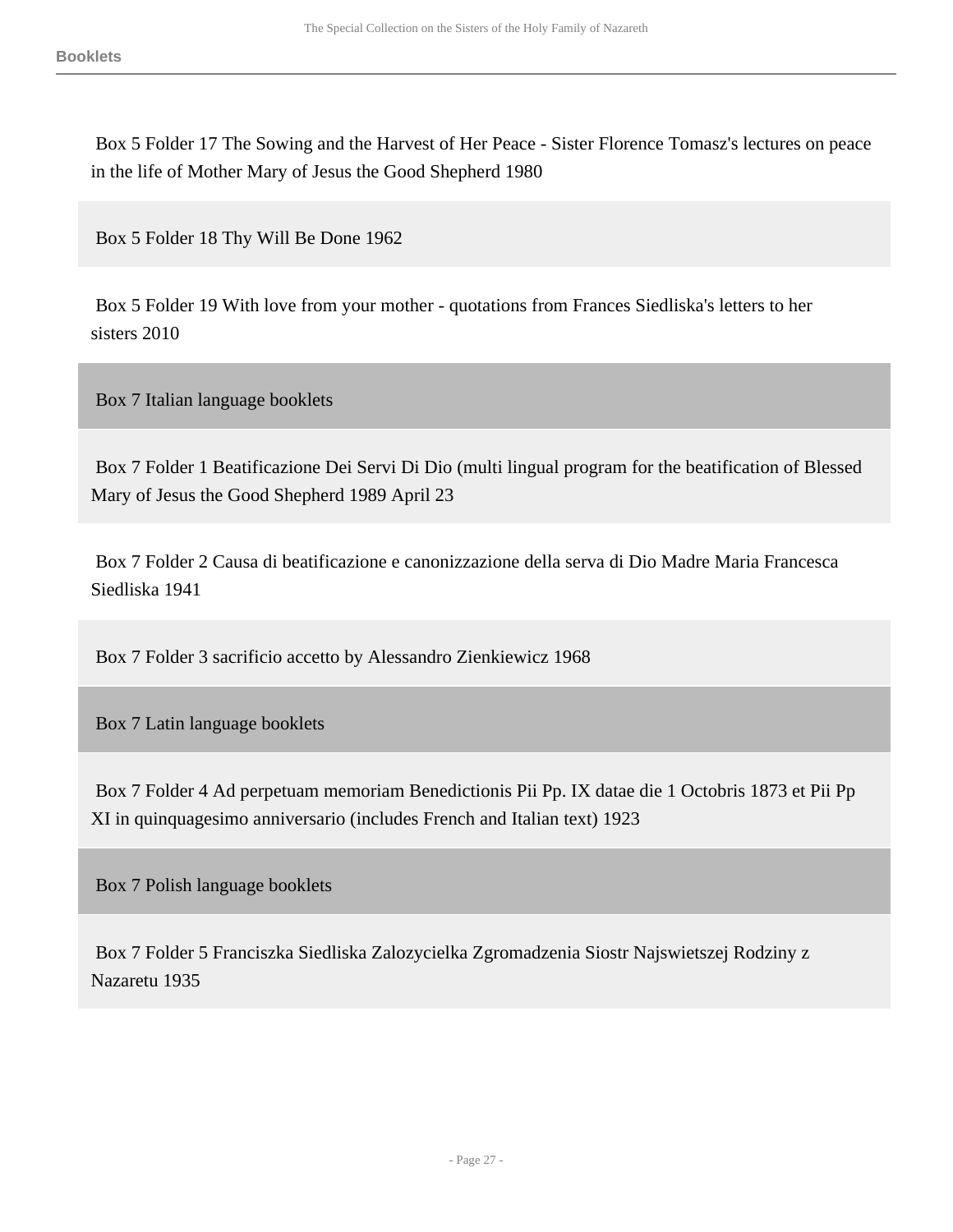Box 7 Folder 6 Modlitwy Nazaretanskie Nowenny Litanie Koroni do Najswietskej Rodziny Bl. Marii od Pana Jezusa Dobrego Pasterza Bl. Marii Stelli I 10 Towarzyszek 2007

Box 7 Folder 7 Nazaretanskie Fiat Mala opowiesc o Matce Marii Franciszce Siedliskiej 1989

Box 7 Folder 8 Ofiara Przyzeta by Aleksander Zienkiewicz 1968

Box 7 Folder 9 Sluga Boza Marja od Pana Dobrego Pasterza 1934

 Box 7 Folder 10 Sluga Boza Marja-Franciszka Siedliska, zalosycielka Zgromadzenia Zakonnego Siostr Majswietszej Rodziny z Nazaretu by J-nczyk, H 1926

 Box 7 Folder 11 Sluga Boza Marja Siedliska, zalo zy Cielka Zgromadzenia Najswietszej Rodziny z Nazaretu 1935

 Box 7 Folder 12 Sprawa Beatyfikacji i Kanonizacji Slugi Bozej Matki Marii Franciszki Siedliskiej 1941

### <span id="page-27-0"></span> **Box 8 Unpublished works**

 Box 8 Folder 1 Theophame, Sister Mary, CSFN. Frances Siedliska: An Educator [dissertation]. Ottawa: University of Ottawa, 1958.

Box 8 Folder 2 Spis Konferencji undated

<span id="page-27-1"></span> **Box 8 Miscellaneous files**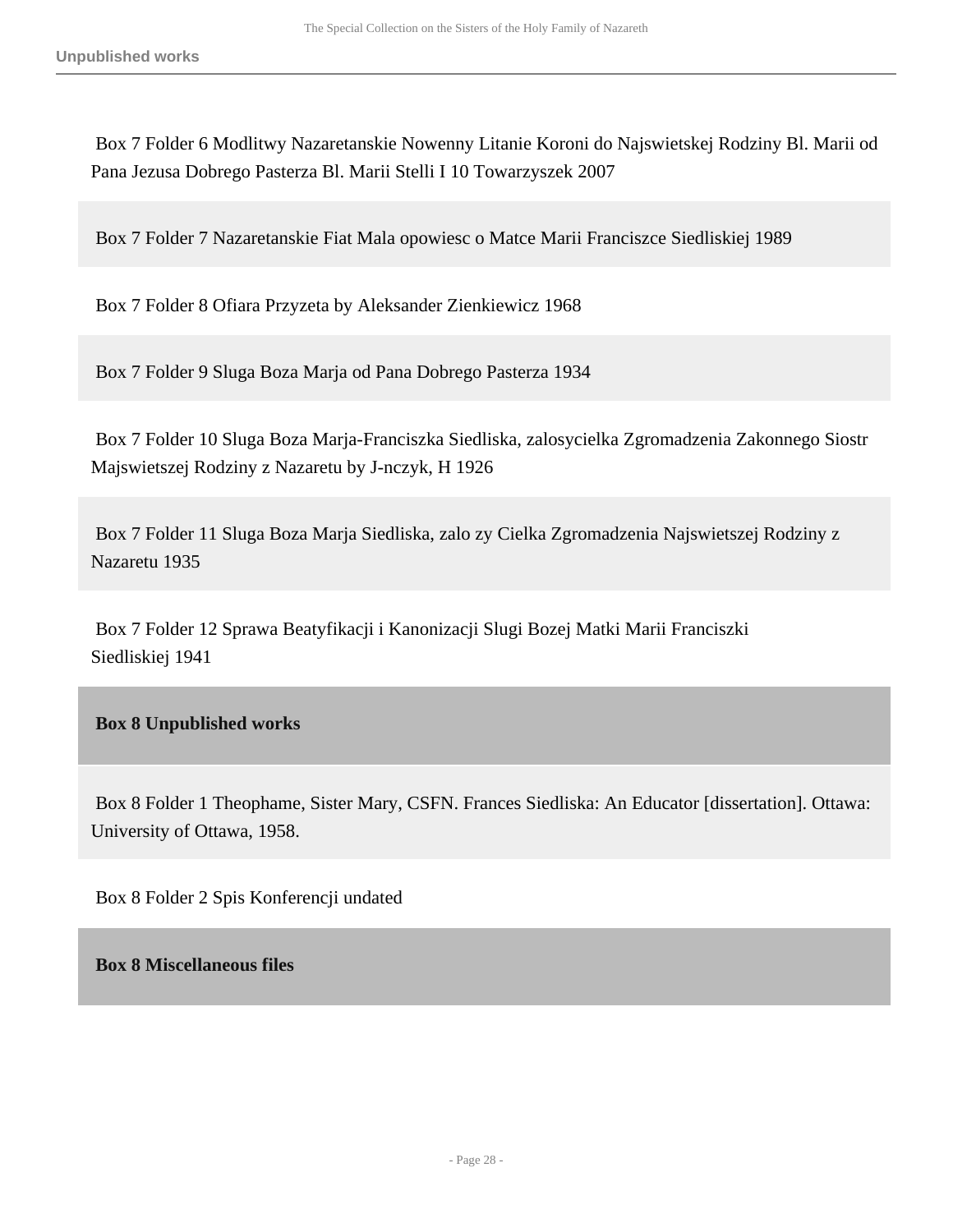Box 8 Folder 3 Sister Martina Banach's artwork "The Holy Family at the Crossroads" 1959

Box 8 Folder 4 Adam Styka and Tade Styka's artwork "The Holy Family in Egypt" 1957

Box 8 Folder 5 Community Newsletters

Box 8 Folder 6 Calendars

 Box 8 Folder 7 Catholic Standard and Times story on the beatification of Mother Mary Frances Siedliska 1988 September 8

Box 8 Folder 8 Vatican Publications

Box 8 Folder 9 Congregational bulletins on Mother Mary of Jesus the Good Shepherd 1961, 1962, 1963

Box 8 Folder 10 Pamphlets and brochures

Box 8 Folder 11 Holy cards

Box 8 Folder 12 Circulars 2011-2012

Box 8 Folder 13 Living Memory songbook 1985

### <span id="page-28-0"></span> **Box 9 Multimedia and realia**

 Box 9 Folder 1 Nazareth Spirituality for today by Sister Michele Vincent Fisher, CSFN (DVD): mission presentation at Holy Family University 2005